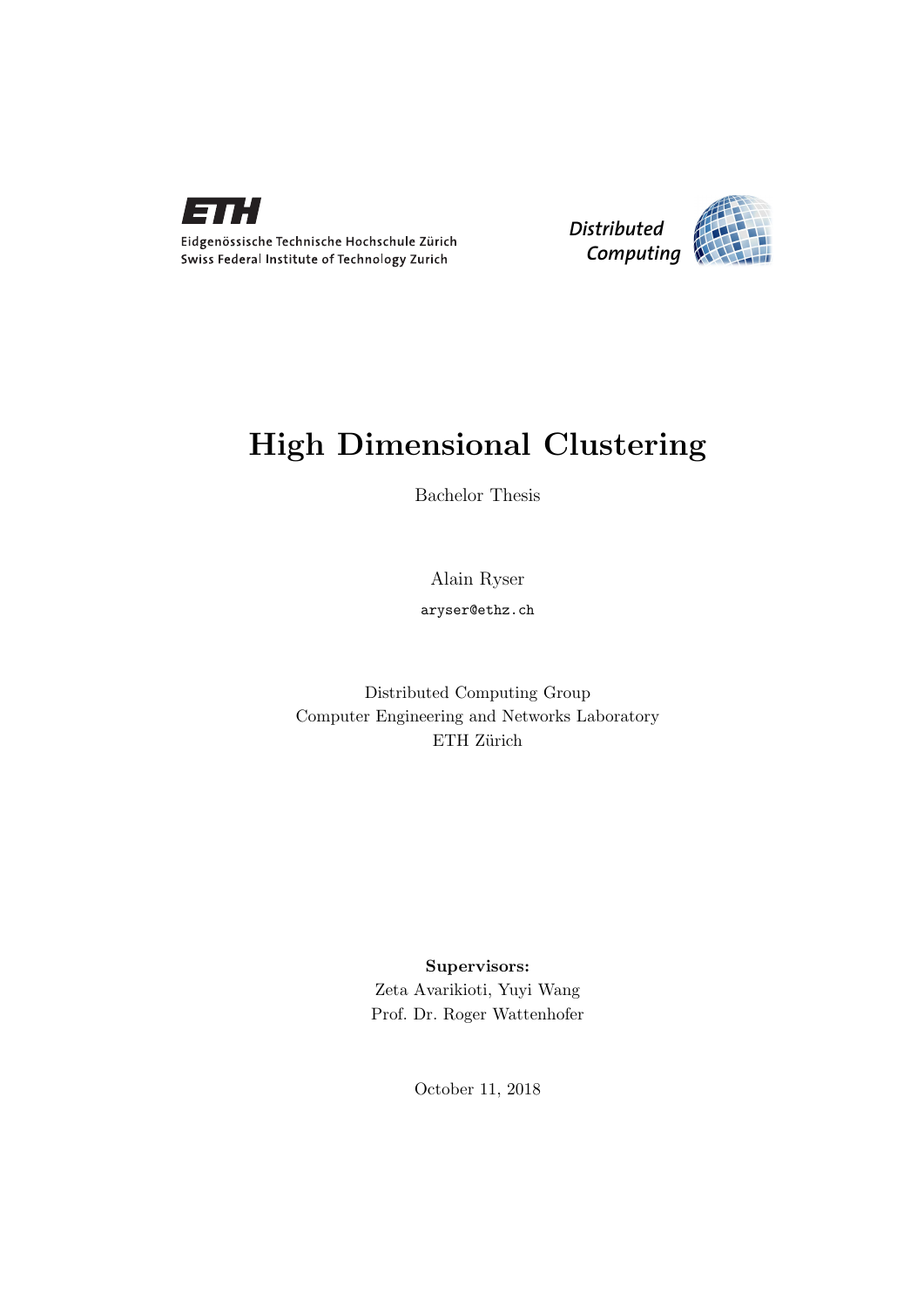## Acknowledgements

<span id="page-1-0"></span>I thank my supervisors Zeta Avarikioti and Yuyi Wang for helping me working out the thesis. Also many thanks to Professor Roger Wattenhofer for making it possible to submit the paper High Dimensional Clustering with r-nets to AAAI-19. Note that the aforementioned paper was submitted in the scope of this thesis, therefore expect a major overlap with this thesis.

Special thank also goes to my friends and family, who supported me wherever and whenever they could, to make the thesis and my Bachelors study a success.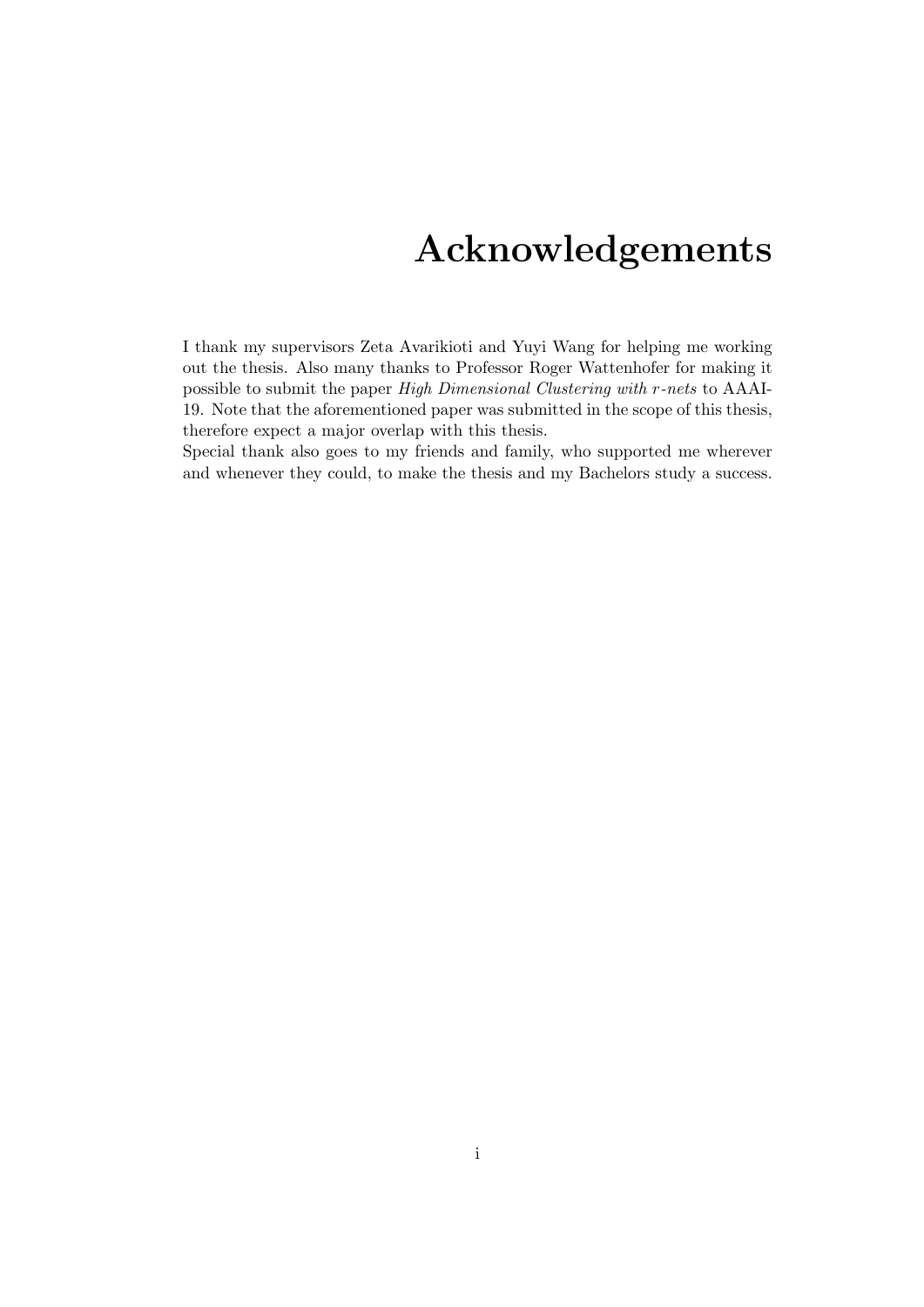## Abstract

<span id="page-2-0"></span>In this thesis, we study r-nets, a well known data structure in computational geometry. Specifically, we focus on cases where the data points are high dimensional. In high dimensional datasets, constructing r-nets is considered to be efficient when the runtime of the algorithm has a polynomial dependency on the dimension and a sub-quadratic dependency on the cardinality of the dataset. Towards this end, we relax the definition of r-nets and consider approximate solutions. Many problems can be reduced to finding approximate  $r$ -nets, from which a few are presented in this thesis. We devise algorithms that improve the run-time of approximating r-nets in high-dimensional spaces with  $\ell_1$  and  $\ell_2$ the Fun-time of approximating 7-necs in ingn-dimensional spaces with  $\epsilon_1$  and  $\epsilon_2$ <br>metrics from  $\tilde{O}(dn^{2-\Theta(\sqrt{\epsilon})})$  to  $\tilde{O}(dn+n^{2-\alpha})$ , where  $\alpha = \Omega(\epsilon^{1/3}/\log(1/\epsilon))$ . These algorithms are also used to improve a framework that provides approximate solutions to other high dimensional distance problems. Using this framework, several important related problems can also be solved efficiently (with the same runtime as the construction of the r-nets), e.g.,  $(1 + \epsilon)$ -approximate kth-nearest neighbor distance,  $(4 + \epsilon)$ -approximate Min-Max clustering,  $(4 + \epsilon)$ -approximate k-center clustering. In addition, we build an algorithm that  $(1 + \epsilon)$ -approximates greedy permutations in time  $\tilde{O}((dn + n^{2-\alpha}) \cdot \log \Phi)$  where  $\Phi$  is the spread of the input. This algorithm is used to  $(2 + \epsilon)$ -approximate k-center with the same time complexity.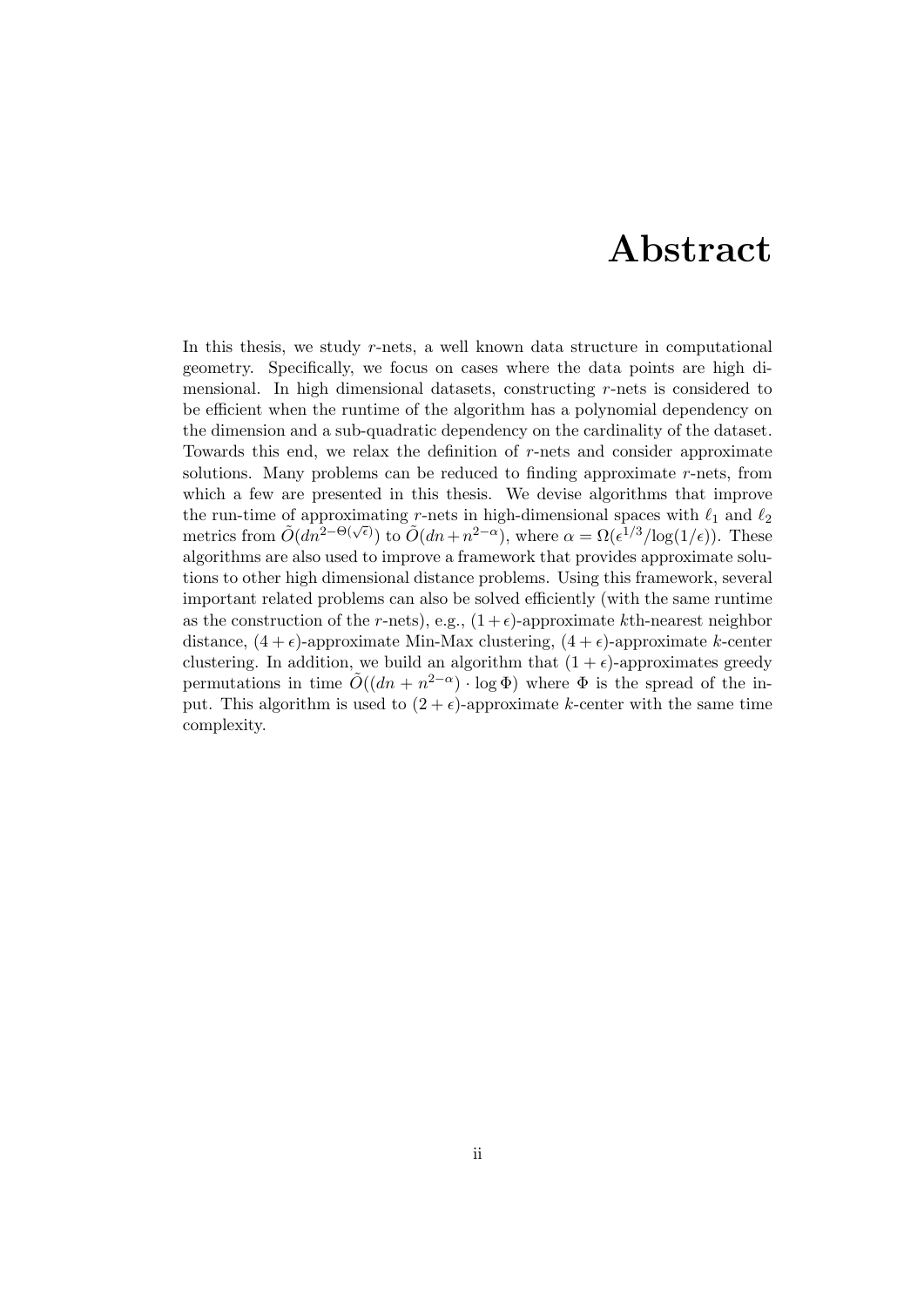# **Contents**

| Acknowledgements<br>i    |                                     |              |                                                                            |                         |  |
|--------------------------|-------------------------------------|--------------|----------------------------------------------------------------------------|-------------------------|--|
| <b>Abstract</b>          |                                     |              |                                                                            | ii                      |  |
| 1                        |                                     | Introduction |                                                                            | 1                       |  |
|                          | 1.1                                 |              |                                                                            | $\mathbf{1}$            |  |
|                          | 1.2                                 |              |                                                                            | $\overline{2}$          |  |
| $\bf{2}$                 | Approximate $r$ -nets               |              |                                                                            | $\overline{\mathbf{4}}$ |  |
|                          | 2.1                                 |              | Approximate $r$ -net in Hamming Space $\ldots \ldots \ldots \ldots \ldots$ | $\overline{4}$          |  |
|                          |                                     | 2.1.1        |                                                                            | $\overline{5}$          |  |
|                          |                                     | 2.1.2        |                                                                            | 6                       |  |
|                          |                                     | 2.1.3        | Building a Net $\dots \dots \dots \dots \dots \dots \dots \dots$           | 8                       |  |
|                          | 2.2                                 |              | Approximate r-nets in Euclidean Space                                      | 9                       |  |
|                          |                                     | 2.2.1        |                                                                            | 9                       |  |
|                          |                                     | 2.2.2        |                                                                            | 12                      |  |
| 3<br><b>Applications</b> |                                     |              | 13                                                                         |                         |  |
|                          | 3.1                                 |              |                                                                            | 13                      |  |
|                          |                                     | 3.1.1        | $k$ th-Smallest Nearest Neighbor Distance                                  | 14                      |  |
| 3.2<br>3.3               |                                     |              | 15                                                                         |                         |  |
|                          |                                     |              | 18                                                                         |                         |  |
|                          |                                     | 3.3.1        | $(4 + \epsilon)$ approximate k-center                                      | 19                      |  |
|                          |                                     | 3.3.2        | $(2+\epsilon)$ approximate k-center with dependency on the spread          | 20                      |  |
| 4                        | <b>Conclusion &amp; Future Work</b> |              |                                                                            |                         |  |
|                          | <b>Bibliography</b><br>24           |              |                                                                            |                         |  |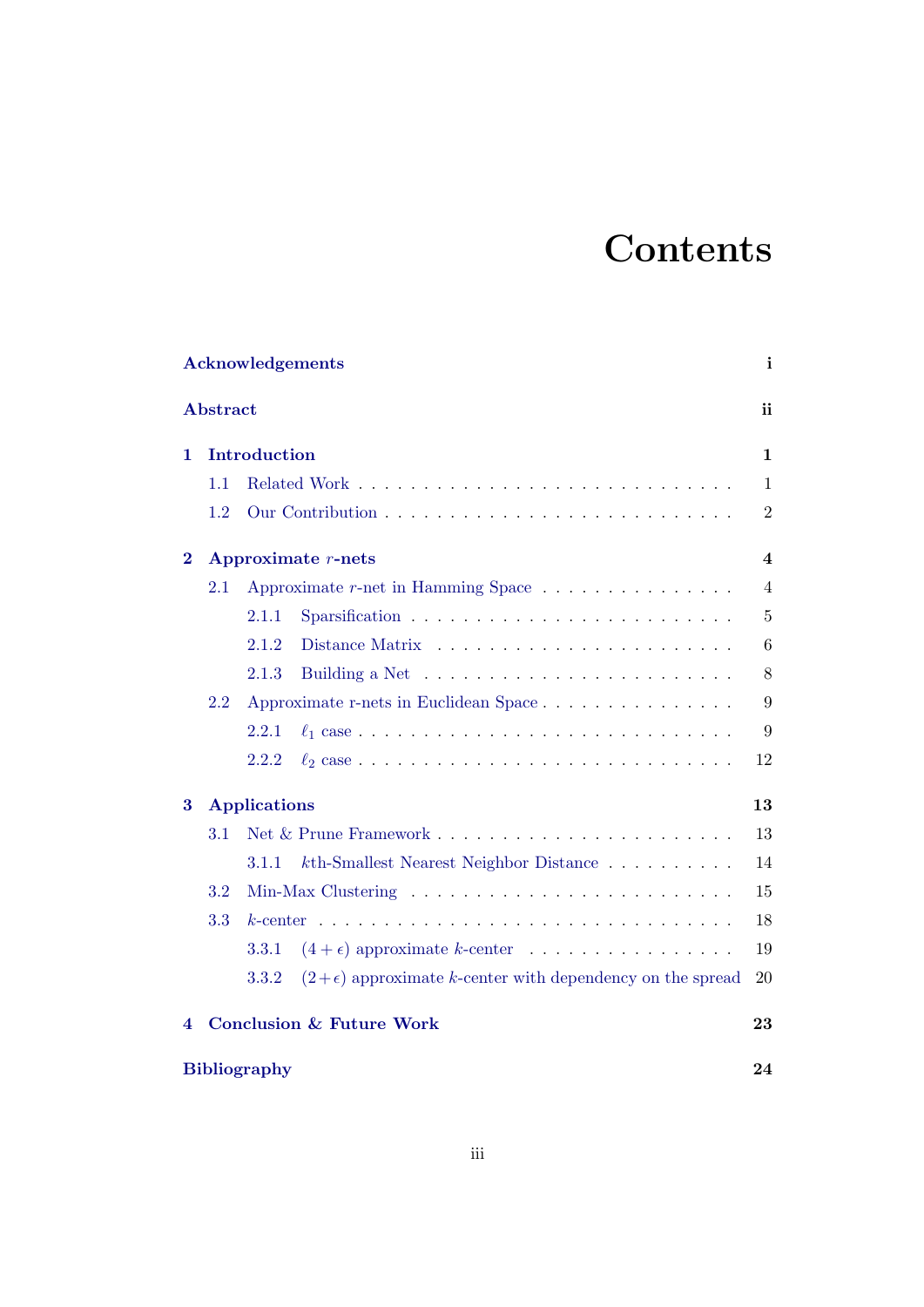## CHAPTER<sub>1</sub> Introduction

<span id="page-4-0"></span>Clustering aims at grouping together similar objects, where each object is often represented as a point in a high dimensional space. Clustering is considered to be a cornerstone problem in data science and machine learning, and as a consequence there exist multiple clustering variants. For instance, while each cluster may just be represented as a set of points, it is often advantageous to select one point of the data set as a prototype for each cluster.

The formal representation of such a prototype clustering is known as  $r$ -nets. Given a large set of n data points in d-dimensional space, an  $r$ -net is a subset (the prototypes) of these data points. This subset needs to fulfill two properties: First, balls of radius r around each of the prototypes need to contain every point of the whole data set (covering). Second, we must ensure that the prototypes are well separated, i.e., no ball contains the center of any other ball (packing). Approximate r-nets lift the covering constraint a tiny bit by allowing balls to have a slightly larger radius than  $r$ , while preserving the packing property, i.e., any two prototypes still need to have at least distance r.

Throughout this thesis, we assume data sets to be large and high dimensional. We therefore assume the number of features d of each object to be non-constant. This leads to interesting and important problems, as this assumption forces us to think about algorithms whose runtime is sub-exponential (preferably linear) in the number of features d. In addition, we want our runtime to be sub-quadratic in the size  $n$  of our data. In this thesis we lay theoretical groundwork, by showing improved algorithms on the approximate  $r$ -net problem and applications thereof.

### <span id="page-4-1"></span>1.1 Related Work

There is not a unique best clustering criterion, hence many methods [\[1\]](#page-27-1) are proposed to solve the clustering problem for different applications (e.g.,  $[2, 3, 4, 4]$  $[2, 3, 4, 4]$  $[2, 3, 4, 4]$  $[2, 3, 4, 4]$  $[2, 3, 4, 4]$  $[2, 3, 4, 4]$ ) [5\]](#page-27-5)), which makes it difficult to systematically analyze clustering algorithms.

In our thesis we will make use of so-called polynomial threshold functions (PTF), a powerful tool developed by [\[6\]](#page-27-6). PTFs are distributions of polynomi-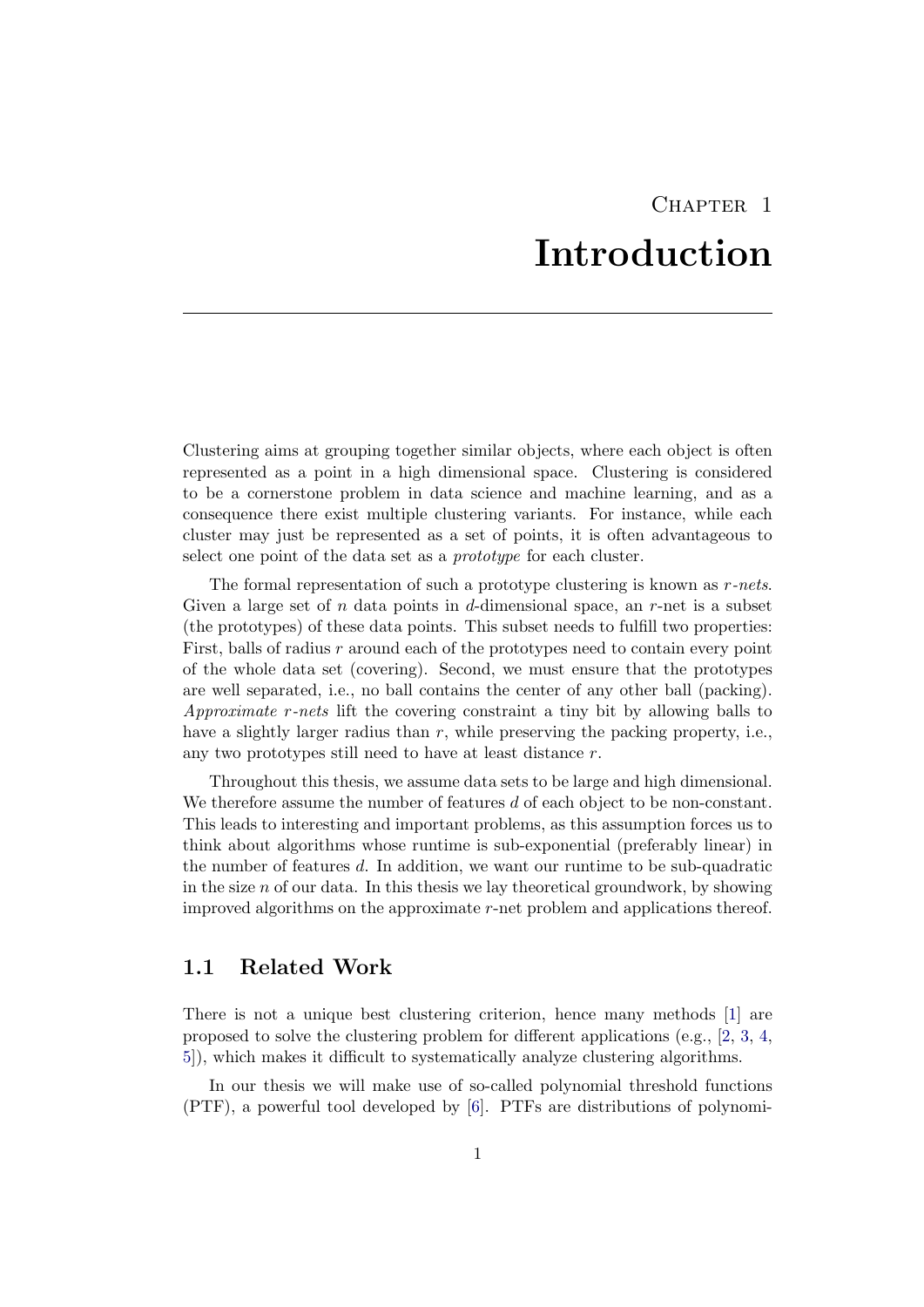#### 1. INTRODUCTION 2

als that can efficiently evaluate certain types of Boolean formulas with some probability. They are mainly used to solve problems in circuit theory, but were also used to develop new algorithms for other problems such as approximate all nearest neighbors or approximate minimum spanning tree in Hamming,  $\ell_1$  and  $\ell_2$  spaces. In the following, we employ this method to develop an algorithm that computes approximate r-nets.

The algorithmic framework Net & Prune, was developed by [\[7\]](#page-27-7). It is able to solve so called nice distance problems, when provided with a suitable data structure for the problem. These data structures are often constructed by exploiting r-nets. A major drawback of the framework is its restriction to a constant number of features. Consequentially, this framework was later extended by [\[8\]](#page-27-8) to also solve higher dimensional cases. The algorithm, constructed in this thesis, yields an immediate improvement on this framework, as the construction of the framework is based around approximate  $r$ -nets. We also present various of the previously mentioned data structures that we plug into the framework to solve high dimensional distance optimization problems.

Recent work by [\[9\]](#page-27-9) suggests a way of constructing approximate greedy permutations with approximate r-nets. Greedy permutations imply an ordering of the data, which provide a solution to 2-approximate  $k$ -center clustering as shown by [\[10\]](#page-27-10). We present a similar construction, by applying approximate greedy permutations.

An approach on hierarchical clustering was presented by [\[11\]](#page-27-11). They construct an algorithm that is based around furthest first traversal, which is essentially building a greedy permutation and then traversing the permutation in order.

In [\[12\]](#page-27-12) they present how random projections, in practice, can be applied to reduce the dimension of given data. We later employ a similar approach, namely random projections to lines, to reduce the approximate r-net problem with  $\ell_1$ metrics to a low-dimensional subspace.

## <span id="page-5-0"></span>1.2 Our Contribution

The following thesis presents new theoretical results on the construction of  $(1+\epsilon)$ approximate r-nets, improving the previous upper bound by  $[8]$ . We denote n as the number of data points, d the dimension of the data and  $\alpha = \Omega(\epsilon^{\frac{1}{3}}/\log(\frac{1}{\epsilon}))$ for an arbitrary error parameter  $\epsilon$ . The algorithm builds approximate r-nets in Hamming,  $\ell_1$  $\ell_1$  and  $\ell_2$  spaces, running in  $\tilde{O}(n^{2-\alpha}+n^{1.7+\alpha}d)^1$  time in the Hamming space and  $\tilde{O}(dn + n^{2-\alpha})$  time in the Euclidean spaces.

<span id="page-5-1"></span>We also modify our algorithm to yield an improvement on the Net & Prune

<sup>&</sup>lt;sup>1</sup>The  $\tilde{O}$  notation throughout the thesis hides logarithmic factors in n and polynomial terms in  $\frac{1}{\epsilon}$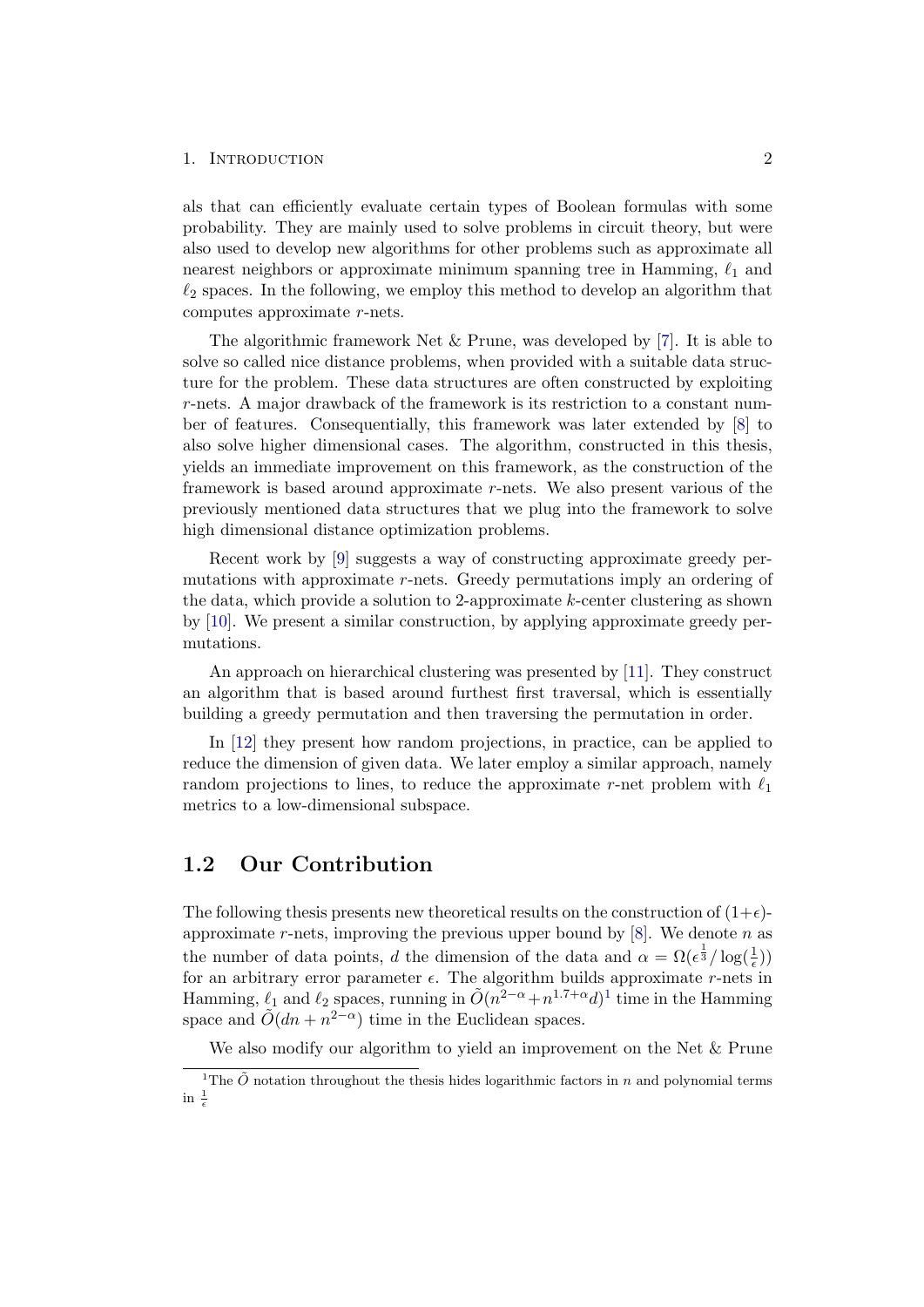#### 1. INTRODUCTION 3

framework of [\[8\]](#page-27-8). Supplying the framework with certain data structures, which are created using approximate r-nets, we derive new algorithms with improved runtime on  $(1 + \epsilon)$ -approximate k-smallest nearest neighbor distance,  $(4 + \epsilon)$ -approximate Min-Max Clustering, introduced in [\[7\]](#page-27-7), and  $(4 + \epsilon)$ -approximate k-center clustering. These algorithms run in  $\tilde{O}(dn + n^{2-\alpha})$  for data sets in  $\ell_1$ or  $\ell_2$  spaces. With the exception of approximate k-smallest nearest neighbor, this is, to our knowledge, the first time this framework is used to solve these problems in high dimensional spaces. We later also design a new algorithm to  $(2 + \epsilon)$ -approximate k-center clustering, by deriving an improved version of the algorithm for  $(1 + \epsilon)$ -approximate greedy permutations in [\[9\]](#page-27-9). Both of these algorithms have a runtime of  $\tilde{O}((dn + n^{2-\alpha}) \log \Phi)$ , where  $\Phi$  denotes the spread of the data. We define the spread of a dataset as the fraction of the diameter over the shortest distance of the graph.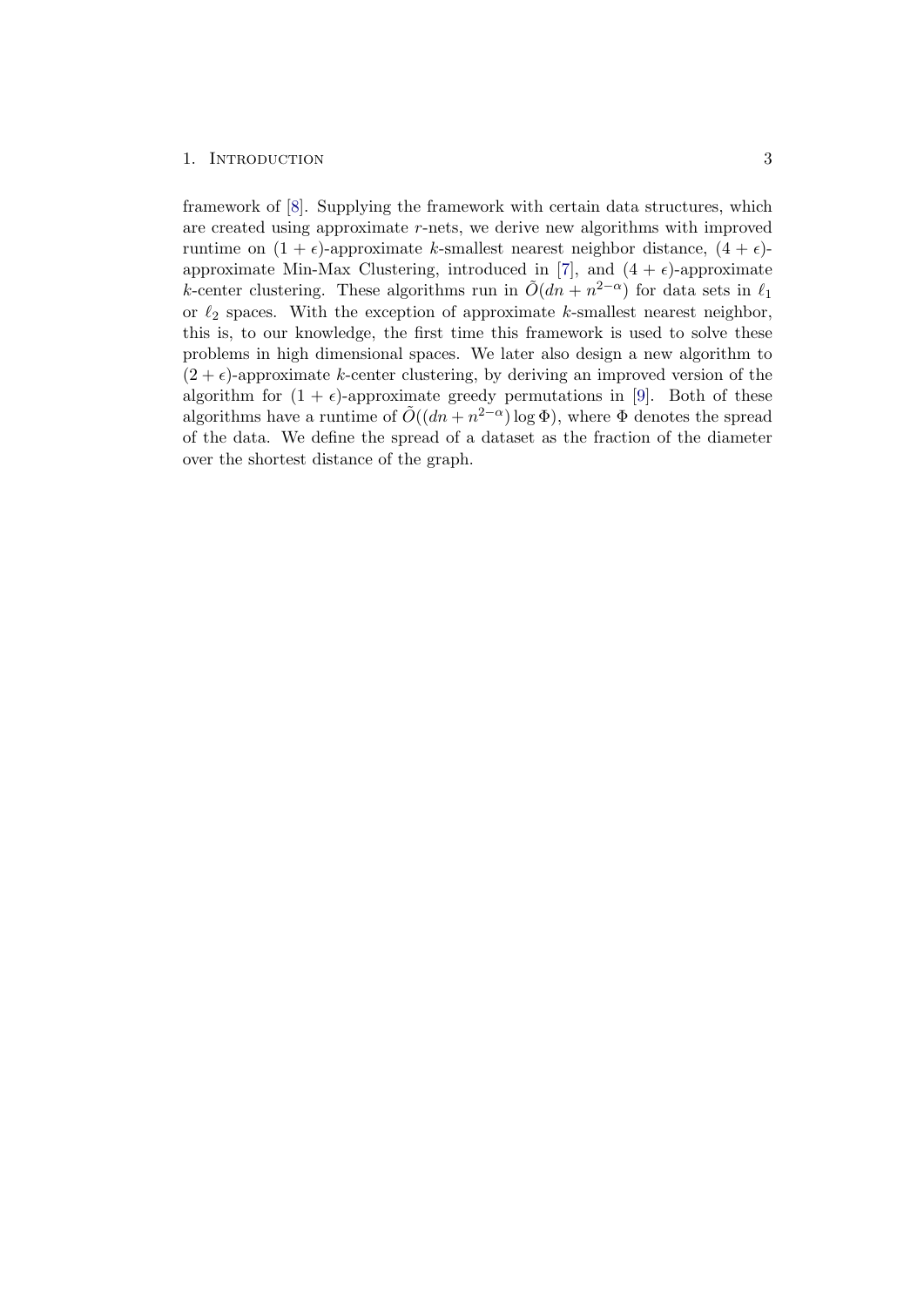## CHAPTER<sub>2</sub>

## <span id="page-7-0"></span>Approximate r-nets

In this chapter, we present an algorithm that builds approximate r-nets in  $\ell_1$  and  $\ell_2$  spaces. To that end, we first derive an algorithm, that constructs approximate r-nets in Hamming space. We later show how to reduce the problem from  $\ell_1$  or  $\ell_2$  to Hamming space.

### <span id="page-7-1"></span>2.1 Approximate r-net in Hamming Space

Building approximate r-nets in Euclidean space is computationally expensive. Therefore, we initially restrict ourselves to datapoints on the vertices of a high dimensional hypercube. The distance between any two datapoints is then measured by the Hamming distance. In the following, we define the notion of approximate r-nets in this metric space, where the error is additive instead of multiplicative.

**Definition 2.1.** Given a point set  $X \subset \{0,1\}^d$ , a radius  $r \in \mathbb{R}$ , an approximation parameter  $\epsilon > 0$  and the Hamming distance denoted as  $\|\cdot\|_1$ , an approximate r-net of X with additive error  $\epsilon$  is as subset  $C \subset X$  such that the following properties hold:

1. (packing) For every  $p, q \in C$ ,  $p \neq q$ , it holds that

 $||p - q||_1 ≥ r$ 

2. (covering) For every  $p \in X$ , there exists a  $q \in C$ , s. t.

$$
||p - q||_1 \le r + \epsilon d \qquad \text{(additive error)}
$$

To construct approximate r-nets we employ Probabilistic Polynomial Threshold Functions, a tool introduced in [\[6\]](#page-27-6). To effectively apply this technique, we require a sparse dataset, meaning that we assume that most of the points are further than  $r$  from each other. To that end, we present a technique that sparsifies the data in advance without losing meaningful data for our problem.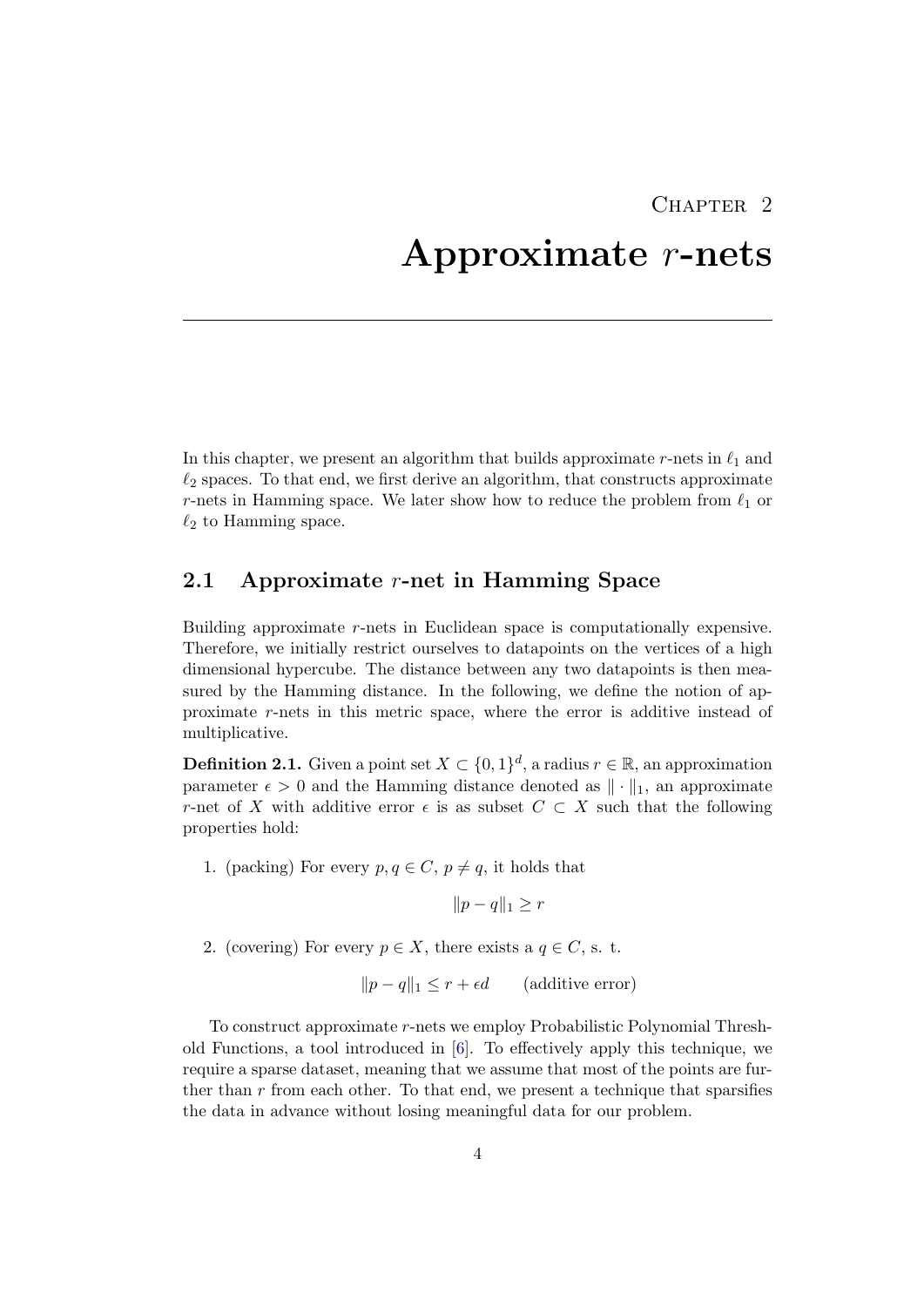#### <span id="page-8-0"></span>2.1.1 Sparsification

To sparsify our data, we apply brute force to build part of the approximate  $r$ -net. Intuitively, we randomly pick a center point from our dataset and then remove every point that is closer then  $r + \epsilon d$  from the center, by checking every point of the dataset. This technique was originally introduced in [\[8\]](#page-27-8). The prove of Theorem [2.2](#page-8-1) closely follows this work.

<span id="page-8-1"></span>**Theorem 2.2.** Given  $X \subset \{0,1\}^d$ ,  $|X|=n$ ,  $\epsilon > 0$ , the Hamming distance which we denote as  $\|\cdot\|_1$  and some distance  $r \in \mathbb{R}$ , we can compute a set  $X' \subset X$  with

$$
Pr[Y \le n^{1.7}] \ge 1 - n^{-0.2}
$$

and a partial r-net C of  $X \setminus X'$ , where

 $Y := |\{\{i, j\}| x_i, x_j \in X', ||x_i - x_j||_1 \leq r + \epsilon d\}|$  the number of points with close distance to each other, in time  $O(dn^{1.5})$ .

*Proof.* We create a copy of X and call it  $X'$ . After that, we repeat the following  $\sqrt{n}$  times: Choose a point  $x_i \in X'$  uniformly at random, delete it from X' and add it to C. Then check for each  $x \in X'$ , if  $||x - x_i||_1 \le r + \epsilon d$ . If so, delete x from X' as well. We do this in  $O(dn^{1.5})$  time.

Let  $Y := |\{\{i, j\}| x_i, x_j \in X', ||x_i - x_j||_1 \leq r + \epsilon d\}|$ . By doing a case distinction we now prove  $Pr[Y \le n^{1.7}] \ge 1 - n^{-0.2}$ . Let  $A_i$  be the number of points with small distance to a randomly chosen point  $p$  in the *i*-th iteration. Now first assume that  $\mathbb{E}[A_i] > 2n^{0.5}$ ;  $\forall i \in \{1, ..., \sqrt{n}\}$ . Thus the number of points to be deleted in each iteration is at least  $2n^{0.5} + 1$  in expectation which results in more then n each netation is at least  $2n + 1$  in expectation which results in more then  $n$  deleted points after  $\sqrt{n}$  iterations. Therefor, if our assumption holds, we get  $|X'| = 0$  after at most  $\sqrt{n}$  iterations.  $Pr[Y \le n^{1.7}] \ge 1 - n^{-0.2}$  then holds as  $Y=0.$ 

Next assume that  $\exists i \in \{1, ..., \sqrt{n}\}, \mathbb{E}[X_i] \leq 2n^{0.5}$ . If we reach such an i, we have at most  $2n^{0.5}$  small distances left between a random point of  $X'$  and all the points within  $X'$  in expectation. After all iterations, the number of "small" distances is therefor no more then  $2n^{1.5}$  in expectation. Thus, by Markov's inequality:

$$
Pr[Y \le n^{1.7}] = 1 - Pr[Y \ge n^{1.7}] \ge 1 - O(n^{-0.2}).
$$
\n(2.1)

We now prove correctness of the partial approximate r-net  $C$ . For every point  $p \in X \setminus X'$  there will be a net point in C that has distance at most  $r + \epsilon d$  from  $p$ , as we only removed points from X' which satisfy this property. For every two points  $p, q \in C$  we have  $||p - q||_1 > r$ , because if the distance was less or equal to  $r$ , either p would have been deleted in the iteration of q or vice versa (whatever point came first). This concludes the proof. $\Box$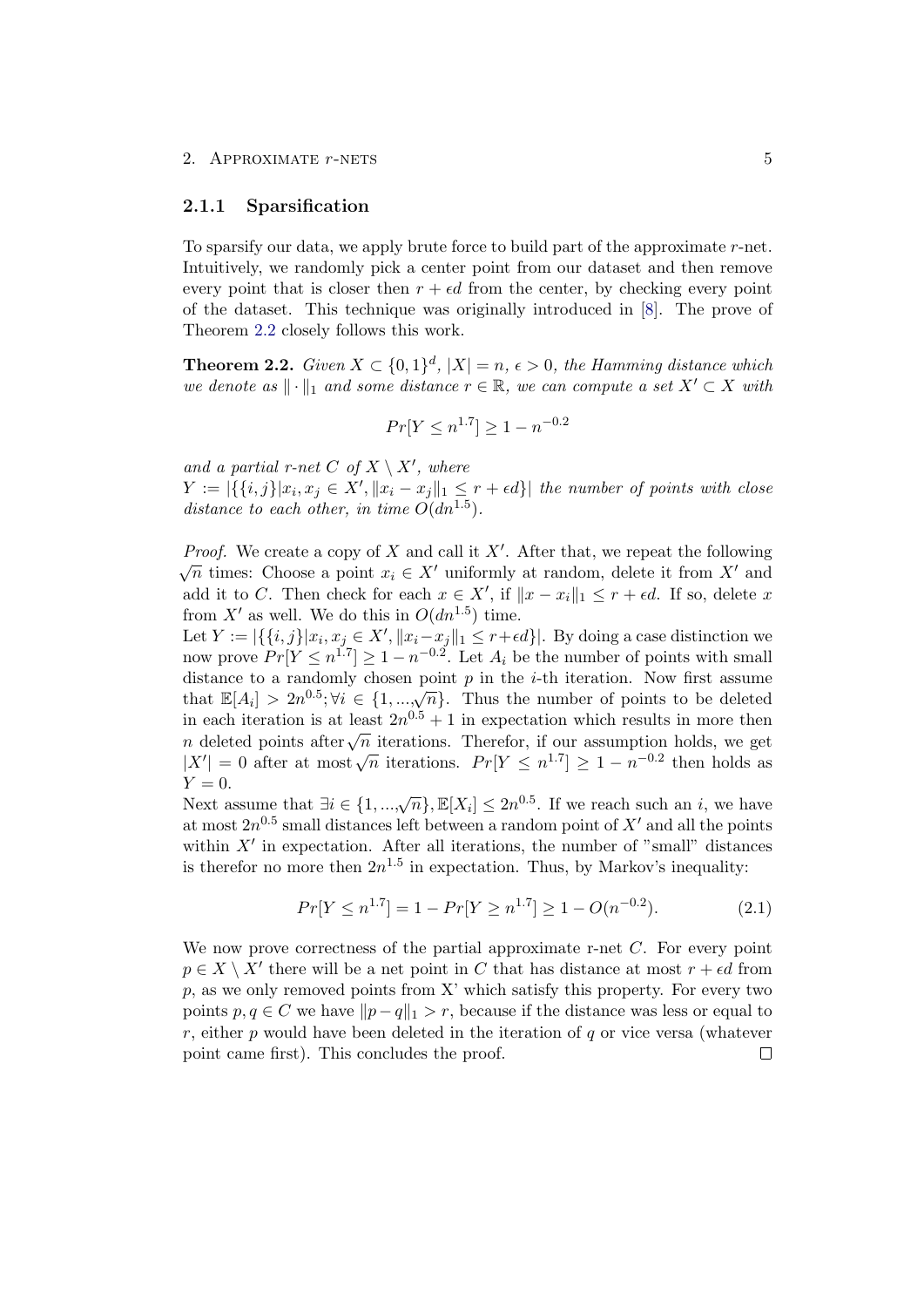#### <span id="page-9-0"></span>2.1.2 Distance Matrix

Next we introduce a tool, called *distance matrix*, to approximate r-nets. To construct a distance matrix, we partition the dataset into disjoint sets of equal size. The rows of the matrix correspond to partitions and the columns to points of the dataset. Each entry holds a value which indicates if any of the points in a partition (row) is at most  $r + \epsilon d$  close to a data point (column). We use Probabilistic Polynomial Threshold Functions, formally defined below, to construct a matrix with such indicator values.

**Definition 2.3** ([\[6\]](#page-27-6)). If f is a Boolean function on n variables, and R is a ring, a probabilistic polynomial for f with error  $\frac{1}{s}$  and degree d is a distribution  $\mathcal D$  of degree-d polynomials over R such that  $\{0, 1\}^n$ ,  $Pr_{p \sim \mathcal{D}}[p(x) = f(x)] \geq 1 - \frac{1}{s}$  $\frac{1}{s}$ .

The main building block to construct the distance matrix is Theorem [2.4,](#page-9-1) which uses the fact that each entry of the distance matrix can be expressed as a Boolean formula.

<span id="page-9-1"></span>**Theorem 2.4** ([\[6\]](#page-27-6)). Given d, s, t,  $\epsilon$ , we can construct a probabilistic polynomial  $\tilde{P}: \{0,1\}^{ns} \to \mathbb{R}$  of degree at most  $\Delta := O((\frac{1}{\epsilon})^{\frac{1}{3}} \log(s))$  with at most  $s \cdot {n \choose \Delta}$  $\binom{n}{\Delta}$  , such that:

- 1. If  $\bigvee^s$  $i=1$  $\left[\sum_{n=1}^{n}\right]$  $j=1$  $x_{ij} \geq t$  is false, then  $|\tilde{P}(x_{11},...,x_{1n},...,x_{s1},...,x_{sn})| \leq s$  with probability at least  $\frac{2}{3}$
- 2. If  $\bigvee^s$  $i=1$  $\left[\sum_{n=1}^{n}\right]$  $j=1$  $x_{ij} \geq t + \epsilon n$  is true, then  $\tilde{P}(x_{11},...,x_{1n},...,x_{s1},...,x_{sn}) > 2s$  with probability at least  $\frac{2}{3}$

Before we show how to construct the distance matrix for a given dataset, we cite the following Lemma by [\[13\]](#page-28-0), on rectangular matrix multiplication.

<span id="page-9-3"></span>**Lemma 2.5** ([\[13\]](#page-28-0)). For all sufficiently large N, and  $\alpha \leq .172$ , multiplication of an  $N \times N^{\alpha}$  matrix with an  $N^{\alpha} \times N$  matrix can be done in  $N^2$  poly(log N) arithmetic operations, over any field with  $O(2^{poly(logN)})$  elements.<sup>[1](#page-9-2)</sup>

Next, we present how to build the distance matrix, combining fast matrix multiplication and Probabilistic Polynomial Threshold Functions.

<span id="page-9-4"></span>**Theorem 2.6.** Let X be a set of n points in  $\{0,1\}^d$ , a radius  $r \in \mathbb{R}$ , some  $\epsilon \gg \frac{\log^6(d \log n)}{\log^3 n}$  $\frac{\log(\delta(\log n))}{\log^3 n}$ ,  $\alpha = \Omega(\frac{\epsilon^{\frac{1}{3}}}{\log(\frac{d}{\epsilon \log n})})$  and let  $\|\cdot\|_1$  denote the Hamming distance. There exists an algorithm that computes, with high probability, a  $n^{1-\alpha} \times n$  matrix W and a partition  $S_1, ..., S_{n^{1-\alpha}}$  of X that satisfies the following properties:

<span id="page-9-2"></span> $1_A$  proof can be found in the Appendix of [\[14\]](#page-28-1)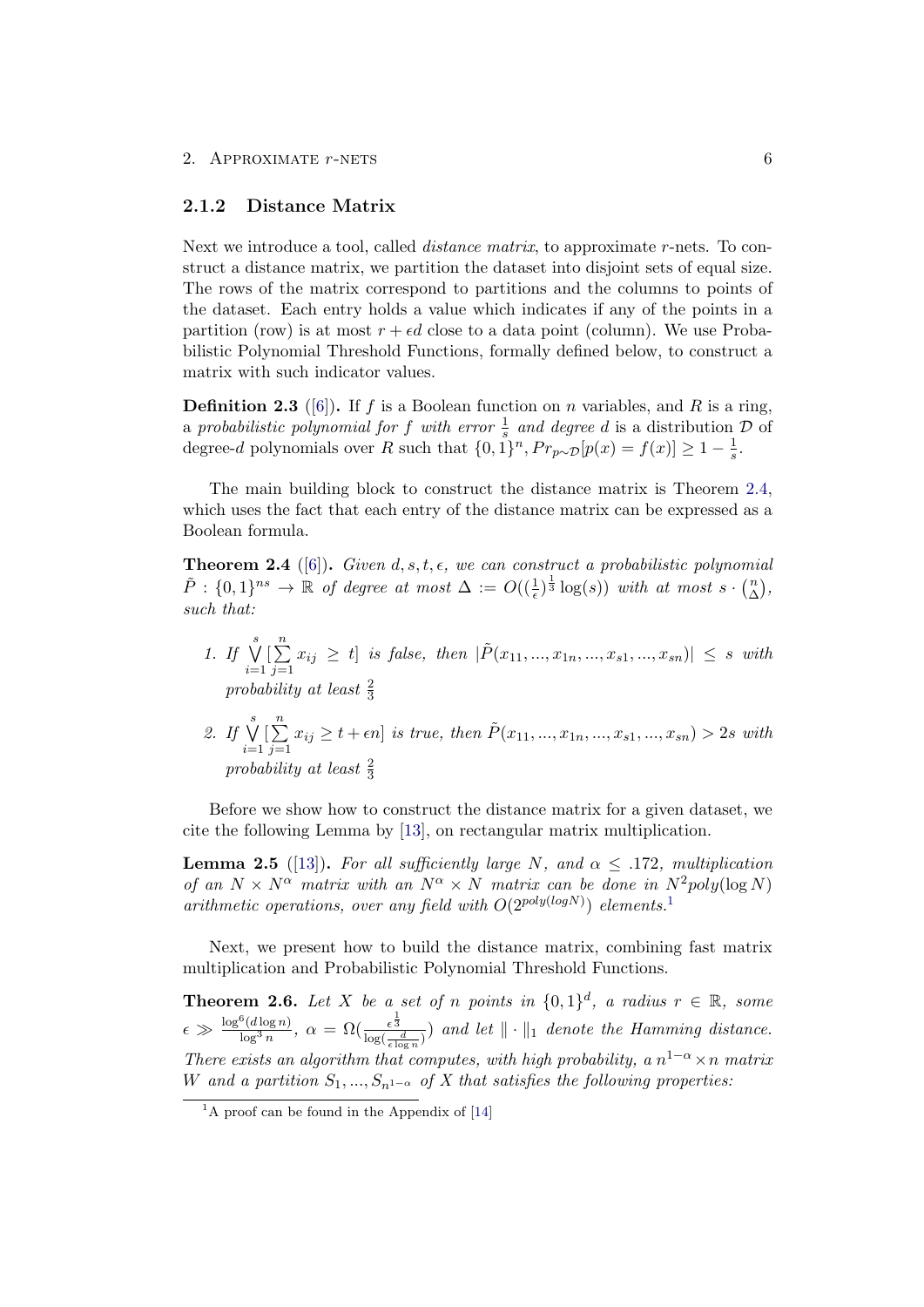1. For all  $i \in [n^{1-\alpha}]^2$  $i \in [n^{1-\alpha}]^2$  and  $j \in [n]$ , if  $\min_{p \in S_i} ||x_j - p||_1 \le r$  then  $W_{i,j} > 2|S_i|$ . 2. For all  $k \in [n^{1-\alpha}]$  and  $j \in [n]$ , if  $\min_{p \in S_i} ||x_j - p||_1 > r + \epsilon d$ , then  $|W_{i,j}| \leq |S_i|$ 

The algorithm runs in  $\tilde{O}(n^{2-\alpha})$ .

Proof. We construct an algorithm that is similar to the one used for nearest/furthest neighbor search in Hamming space, presented in [\[6\]](#page-27-6). We first create a random partition of X into disjoint sets  $S_1, ..., S_{n-1}$  and  $\alpha$  size  $s := n^{\alpha}$ . For every such  $S_i$  and every point  $q \in X$  we then want to test, if at least one point is within  $(r + \epsilon d)$  distance of q or not. This can be expressed as a Boolean formula in the following way:

$$
F(S_i, q) := \left[\min_{p \in S_i} ||p - q||_1 \le r + \epsilon d\right]
$$
  
=  $\bigvee_{p \in S_i} \left[\sum_{j=1}^d (p_j q_j + (1 - p_j)(1 - q_j)) \ge d - (r + \epsilon d)\right]$   
=  $\bigvee_{p \in S_i} \left[\sum_{j=1}^d (p_j - 0.5)(2q_j - 1) \ge d - (r + \epsilon d) + 0.5\right]$ 

Applying Theorem [2.4,](#page-9-1) we construct a probabilistic PTF to express  $F(S_i, q)$ . We then give a bound on the maximum number of monomials, according to Theorem [2.4:](#page-9-1)

$$
s \cdot \left(\bigodot_{O\left(\left(\frac{1}{\epsilon}\right)^{\frac{1}{3}} \log(s)\right)} O\left(\frac{d}{\left(\frac{\alpha}{\epsilon^{\frac{1}{3}}}\right) \log n}\right)^{O\left(\frac{\alpha}{\epsilon^{1/3}} \log n\right)}
$$
  

$$
\leq n^{\alpha} \cdot n^{O\left(\left(\frac{\alpha}{\epsilon^{1/3}}\right) \log\left(\frac{d}{\alpha \log n}\right)\right)} \ll (n^{1-\alpha})^{0.1}
$$

As stated in [\[6\]](#page-27-6), this bound also holds for the construction time of the polynomial. Next we sample a polynomial f from the probabilistic PTF for  $F(S_i, q)$ . As presented by [\[6\]](#page-27-6), we are able to do this in  $O(n \log(d) \log(nd))$  time. We then split f into two vectors  $\phi(S_i)$  and  $\psi(q)$  of  $(n^{1-\alpha})^{0.1}$  dimensions over R s.t. their dot product results in the evaluation of the corresponding polynomial. We are able to do this as the polynomial  $P(x_{11},...x_{|S_i|d})$  has parameters of the form  $x_{ij} = (p_j - 0.5)(2q_j - 1)$ . This reduces the problem of evaluating  $n^{2-\alpha}$  many polynomials to multiplying a matrix  $A := \frac{n}{s} \times (\frac{n}{s})$  $\frac{n}{s}$ )<sup>0.1</sup>, where the *i*-th row of A consists of  $\phi(S_i)^T$ , with a matrix  $B := \left(\frac{n}{s}\right)^{0.1} \times n$ , where the *i*-th column of B consists of  $\psi(x_i)$ . We further reduce the multiplication, by splitting B into

<span id="page-10-0"></span><sup>&</sup>lt;sup>2</sup>By [k] we denote the set  $\{1, 2, ..., k\}$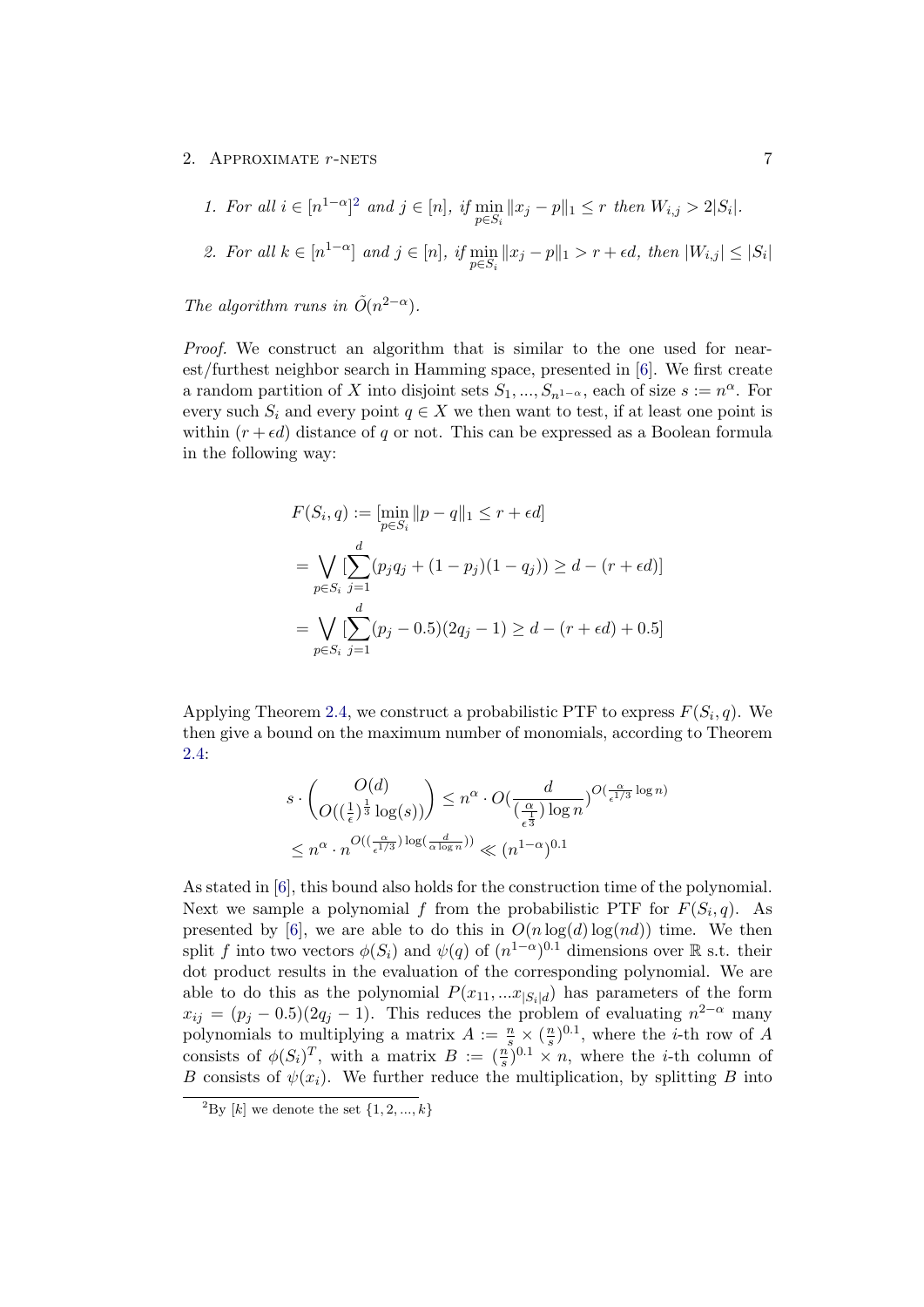s matrices of size  $(\frac{n}{s})^{0.1} \times \frac{n}{s}$  $\frac{n}{s}$ . By Lemma [2.5](#page-9-3) we are able to do each of these multiplications in  $\tilde{O}((\frac{n}{s})^2)$  arithmetic operations over an appropriate field. The total time of the multiplications is then  $\tilde{O}(\frac{n^2}{s})$  $\frac{n^2}{s}$ ) =  $\tilde{O}(n^{2-\alpha})$  as we do s matrix multiplications.

We then reassemble each of the  $s$  matrices by placing them next to each other, such that the j-th column corresponds to the point  $q_j \in X$ . This leads to the matrix  $W$  where

1. 
$$
W_{ij} > 2|S_i|
$$
 if  
\n
$$
\bigvee_{p \in S_i} \left[ \sum_{j=1}^d (p_j - 0.5)(2q_j - 1) \ge d - (r + \epsilon d) + 0.5 + \epsilon d \right]
$$
\n
$$
= \left[ \min_{p \in S_i} ||p - q||_1 \le r \right]
$$

2.  $|W_{ij}| \leq |S_i|$  if

$$
\bigwedge_{p \in S_i} \left[ \sum_{j=1}^d (p_j - 0.5)(2q_j - 1) < d - (r + \epsilon d) + 0.5 \right]
$$
\n
$$
= \left[ \min_{p \in S_i} \| p - q \|_1 > r + \epsilon d \right]
$$

By Theorem [2.4,](#page-9-1) the error probability of each entry is  $\frac{1}{3}$  which can be lowered to  $\frac{1}{n^3}$  by repeating  $O(\log n)$  times and taking majorities. The overall runtime is then  $\tilde{O}(n^{2-\alpha})$ .  $\Box$ 

#### <span id="page-11-0"></span>2.1.3 Building a Net

Now, we present how we can build an approximate r-net for a data set, as in  $[8]$ : we first employ the sparsification technique and then build the distance matrix in the sparse dataset where we can search efficiently. The running time of building an approximate r-net is dominated by the time complexity of the construction of the distance matrix.

<span id="page-11-1"></span>**Theorem 2.7.** Given  $X \subset \{0,1\}^d$  with  $|X| = n$ , some distance  $r \in \mathbb{R}$  and some  $\epsilon \gg \frac{\log^6(d \log n)}{\log^3 n}$  $\frac{\Gamma(a \log n)}{\log^3 n}$ , we can compute a set C that contains the centers of an approximate r-net with additive error at most  $\epsilon$  with high probability in time  $\tilde{O}(n^{2-\alpha}+n^{1.7+\alpha}d), \text{ where } \alpha=\Omega(\frac{\epsilon^{\frac{2}{3}}}{\log(\frac{d}{\epsilon \log n})}).$ 

*Proof.* We apply Theorem [2.2](#page-8-1) to the set X with radius r and error  $\epsilon$ . This results in the remaining points X', a partial approximate r-net C' for  $X \setminus X'$  and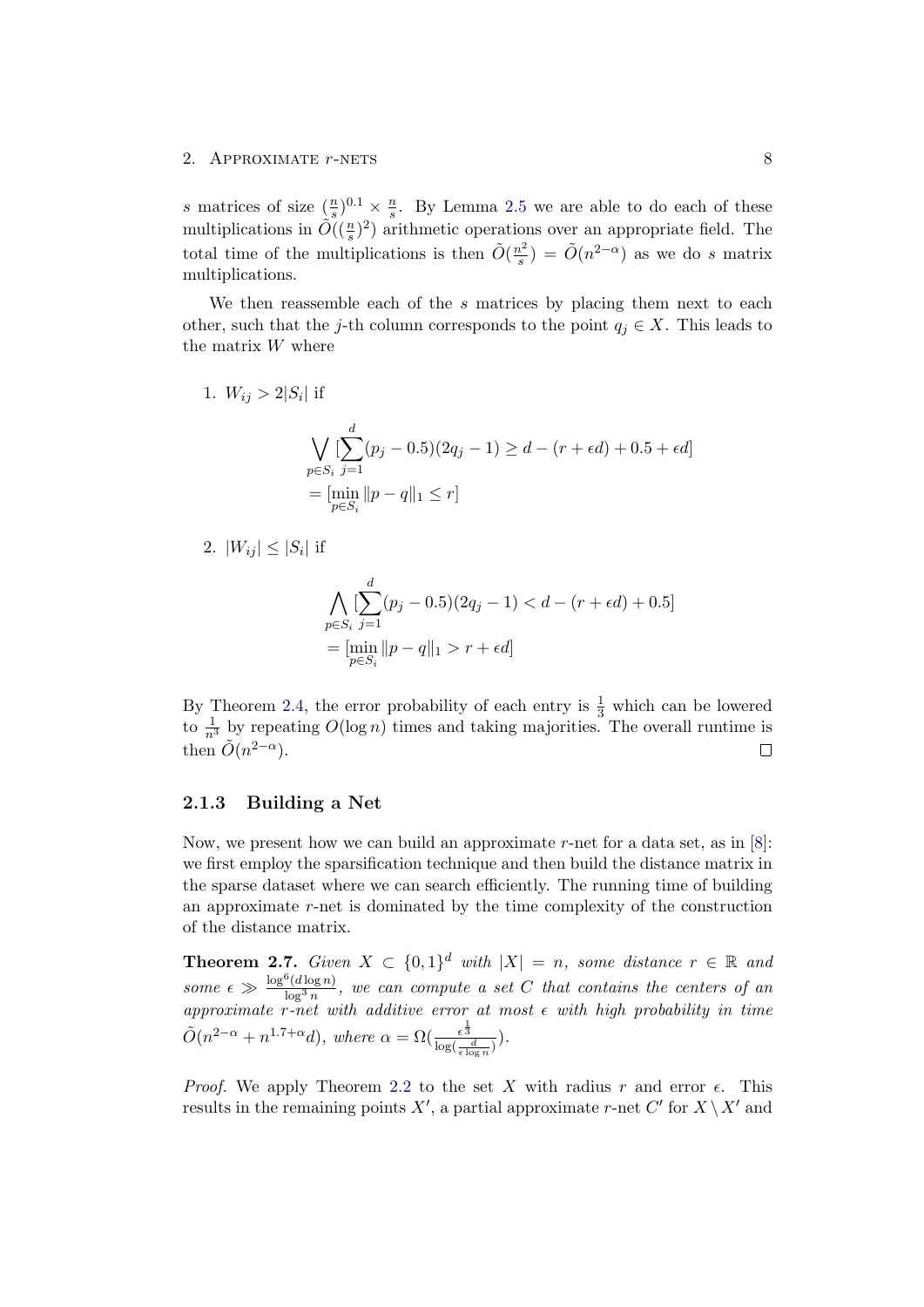$Pr[Y \le n^{1.7}] \ge 1 - n^{-0.2}$ , where  $Y := |\{\{i, j\}| x_i, x_j \in X', ||x_i - x_j||_1 \le r + \epsilon d\}|$ , in time  $O(n^{1.5}d)$ . We then apply Theorem [2.6](#page-9-4) to assemble the distance matrix W and the partition  $S_1, ..., S_{n^{1-\alpha}}$  on inputs  $X', \epsilon$  and r. If we encounter more then  $n^{1.7}$  entries  $W_{ij}$  where  $W_{ij} > 2|S_i|$ , we restart the algorithm. As we know that  $Pr[Y \leq n^{1.7}] \geq 1 - n^{-0.2}$ , with high probability we pass this stage in a constant number of runs.

Next, we iterate top down over every column of  $W$ . For every column j, first check if  $x_j$  is already deleted. If this is the case we directly skip to the next column. Otherwise set  $C = C \cup \{x_j\}$  and delete  $x_j$ . For every entry in that column such that  $W_{i,j} > 2|S_i|$ , we then delete every  $x \in S_i$  where  $||x_i - x||_1 \leq r + \epsilon d.$ 

As we iterate over every column of  $W$ , which correspond to every point of  $X'$ , the net fulfills covering. Since points that are added as centers were not covered within r of a center by previous iterations,  $C$  also fulfills packing. Thus  $C$  now contains the net points of an approximate  $r$ -net of  $X'$ .

By Theorem [2.6,](#page-9-4) building the distance matrix takes  $\tilde{O}(n^{2-\alpha})$  time and iterating over every entry of W takes  $\tilde{O}(n^{2-\alpha})$  time as well. For at most  $n^{1.7}$  of these entries, we check the distance between points in a set  $S_i$  and the point of the current column which takes another  $O(n^{1.7+\alpha}d)$ . The runtime is thus as  $\Box$ stated.

### <span id="page-12-0"></span>2.2 Approximate r-nets in Euclidean Space

In this section, we reduce the problem of computing approximate  $r$ -nets from Euclidean to Hamming space. Then, we apply Theorem [2.7](#page-11-1) to compute approximate r-nets in Euclidean space. We distinguish between  $\ell_1$  and  $\ell_2$  metrics. Specifically, we first show how to map the dataset from Euclidean space with  $\ell_1$ metric to Hamming space. Then, we present a reduction from  $\ell_2$  to  $\ell_1$  Euclidean space. Note that the error in the original Euclidean space is multiplicative, while in Hamming space additive. Although the proofs of both Theorem [2.9](#page-13-0) and [2.10](#page-15-1) use the same mappings as in  $[6]$ , the problem of computing r-nets is different and more general than finding the closest pair, thus we cannot directly cite their results.

### <span id="page-12-1"></span>2.2.1  $\ell_1$  case

To reduce the problem of computing approximate r-nets from the Euclidean to the Hamming space (with  $\ell_1$  metric) we use Locality Sensitive Hashing (LSH), formally defined below.

**Definition 2.8.** Let  $r, c \in \mathbb{R}$  and  $p_1, p_2 \in [0, 1]$  where  $p_1 > p_2$ . A distribution  $\mathcal{D}$ of hash functions is called  $(r, cr, p_1, p_2)$ -sensitive, if, for a metric space V under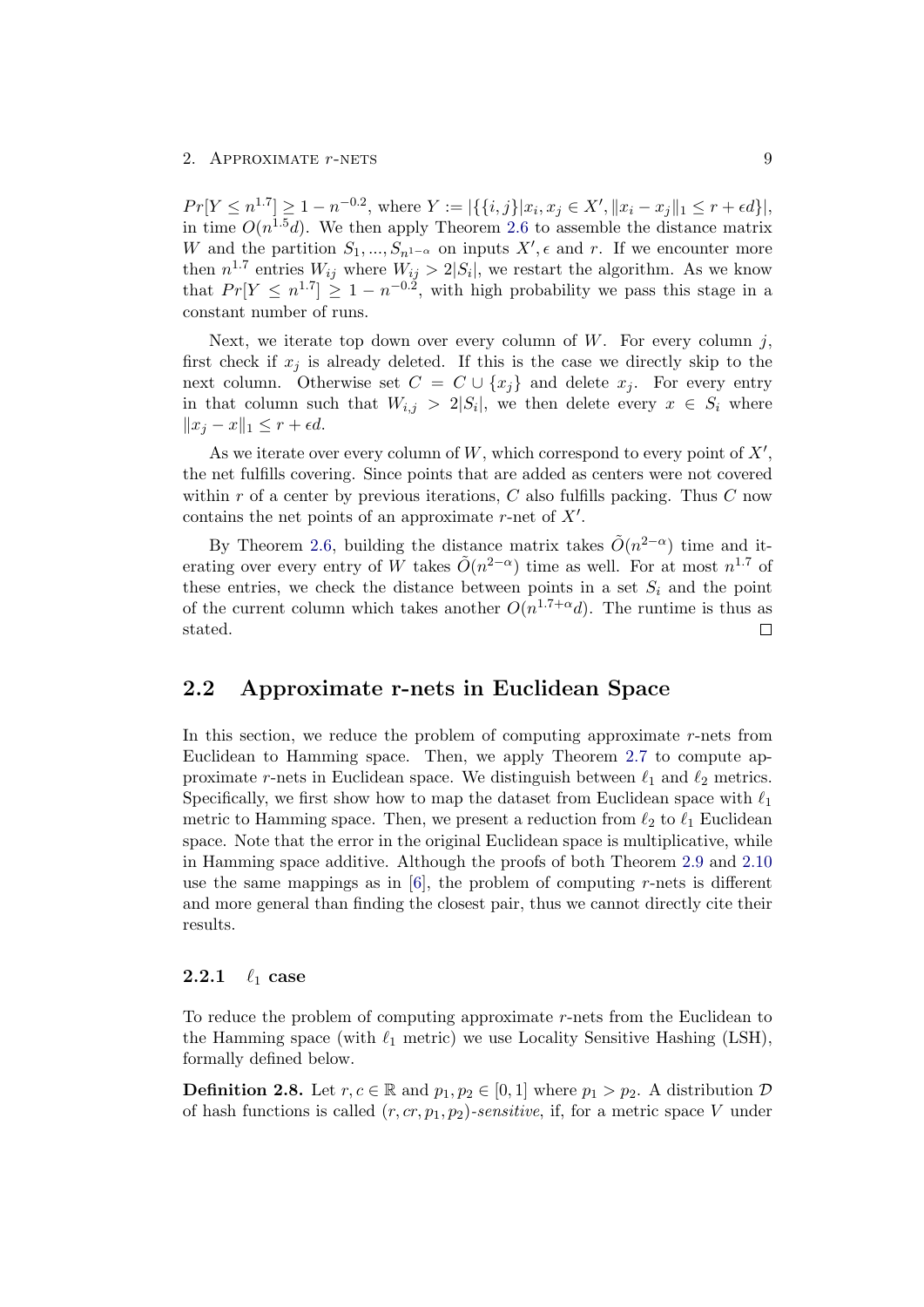norm  $\|\cdot\|$ , a hash function h randomly drawn from D satisfies the following conditions for any points  $x, y \in V$ :

1. 
$$
||x - y|| \le r \Rightarrow Pr[h(x) = h(y)] \ge p_1
$$

2.  $||x - y|| \geq cr \Rightarrow Pr[h(x) = h(y)] \leq p_2$ 

We call hashing methods that exhibit these properties *locality sensitive hash* functions (LSH).

Now, we show how to compute approximate r-nets in Euclidean space under the  $\ell_1$  norm, by employing a specific instance of LSH functions.

<span id="page-13-0"></span>**Theorem 2.9.** For a set of input points  $X \subset \mathbb{R}^d$ , some radius  $r \in \mathbb{R}$  and some  $error \epsilon \gg \frac{\log^6(\log n)}{\log^3 n}$  $\frac{\partial S^{\alpha}(\log n)}{\log^3 n}$ , with high probability, we can construct a  $(1+\epsilon)$ -approximate r-net under  $\ell_1$  euclidean norm  $\|\cdot\|$  in time  $\tilde O(dn+n^{2-\alpha})$  where  $\alpha = \Omega(\epsilon^{\frac{1}{3}}/\log(\frac{1}{\epsilon}))$ 

Proof. The following inequalities, are the same as the ones derived in [\[6\]](#page-27-6) for their algorithm that finds all nearest/furthest neighbors of a set. First apply a variant of locality sensitive hashing, to map points from  $\ell_1$  to Hamming space. For each point  $p \in X$  and  $i \in \{1, ..., k\}, k = O(\epsilon^{-2} \log n)$ , we define hash functions  $h_i = \{h_{i1}(p), ..., h_{id}(p)\}\$ , where  $h_{ij} = \left\lfloor \frac{p_{a_{ij}} + b_{ij}}{2r} \right\rfloor$  $\left\{ \frac{j+b_{ij}}{2r} \right\}$ ,  $a_{ij} \in \{1, ..., d\}$  and  $b_{ij} \in [0, 2r)$ sampled independently uniformly at random. For each value  $h_i(p)$ , we define  $f_i(p) = 0$  with probability  $\frac{1}{2}$  or  $f_i(p) = 1$  with probability  $\frac{1}{2}$ . We then define a new point in Hamming space as  $f(p) = (f_1(p), ..., f_k(p))$ . For any  $p, q \in X$ , the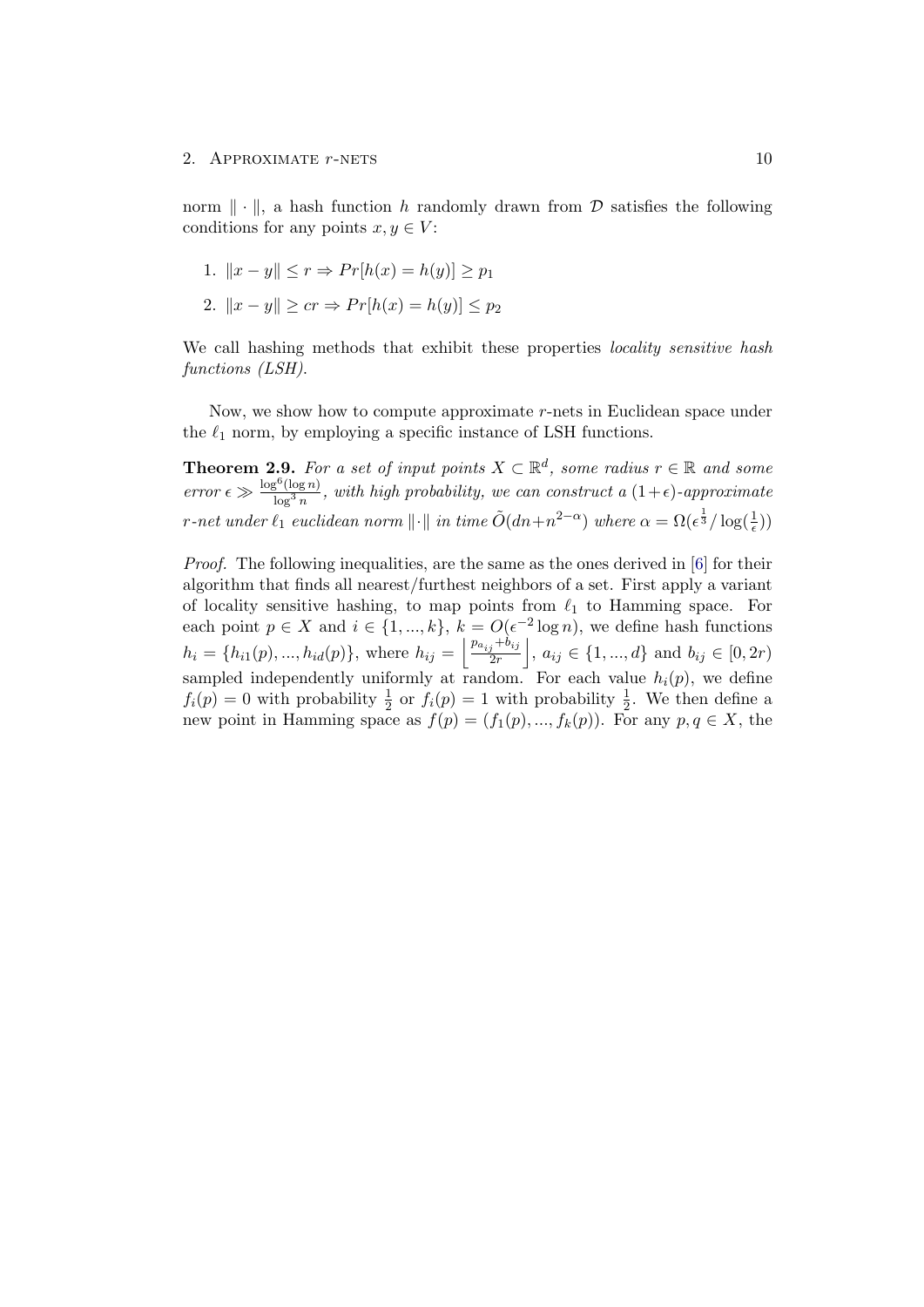following properties then hold:

$$
Pr[h_{ij}(p) \neq h_{ij}(q)] = \frac{1}{d} \sum_{a=1}^{d} \min\{\frac{|p_a - q_a|}{2r}, 1\}
$$
  
\n
$$
Pr[f_i(p) \neq f_i(q)]
$$
  
\n
$$
= Pr[f_i(p) \neq f_i(q)|h_i(p) = h_i(q)]Pr[h_i(p) = h_i(q)]
$$
  
\n
$$
+ Pr[f_i(p) \neq f_i(q)|h_i(p) \neq h_i(q)]Pr[h_i(p) \neq h_i(q)]
$$
  
\n
$$
= 0 + \frac{1}{2}Pr[h_i(p) \neq h_i(q)]
$$
  
\n
$$
= \frac{1}{2}Pr[\bigvee_{j=1}^{d} h_{ij}(p) \neq h_{ij}(q)]
$$
  
\n
$$
= \frac{1}{2}(1 - Pr[\bigwedge_{j=1}^{d} h_{ij}(p) = h_{ij}(q)])
$$
  
\n
$$
= \frac{1}{2}(1 - \prod_{j=1}^{d} Pr[h_{ij}(p) = h_{ij}(q)])
$$
  
\n
$$
= \frac{1}{2}(1 - \prod_{j=1}^{d} (1 - Pr[h_{ij}(p) \neq h_{ij}(q)]))
$$

- 1. If  $||p-q|| \leq r$  then  $Pr[h_{ij}(p) \neq h_{ij}(q)] \leq \frac{1}{2d}$  $\frac{1}{2d}$  and thus  $Pr[f_i(p) \neq f_i(q)] \leq \frac{1}{2}$  $\frac{1}{2}(1-(1-\frac{1}{2a}))$  $(\frac{1}{2d})^d) := \alpha_0$
- 2. If  $||p q|| \ge (1 + \epsilon)r$  then  $Pr[h_{ij}(p) \ne h_{ij}(q)] \ge \frac{1 + \epsilon}{2d}$  $\frac{d+e}{2d}$  and thus  $Pr[f_i(p) \neq f_i(q)] \leq \frac{1}{2}$  $\frac{1}{2}(1-(1-\frac{1+\epsilon}{2d}))$  $\frac{(1+\epsilon}{2d})^d) := \alpha_1$

Then it follows that  $\alpha_1 - \alpha_0 = \Omega(\epsilon)$ . By applying a Chernoff bound, we derive the following:

1. If  $||p - q|| \leq r$  then  $\mathbb{E}[||f(p) - f(q)||] = \sum_{k=1}^{k}$  $i=1$  $Pr[\|f_i(p) - f_i(q)\|] \leq k\alpha_0$  and thus  $Pr[\|f(p) - f(q)\| \le \alpha_0 k + O(k)$ √  $(k \log n) := A_0 \geq 1 - O(\frac{1}{n})$  $\frac{1}{n}$ k

2. If 
$$
||p - q|| \ge (1 + \epsilon)r
$$
 then  $\mathbb{E}[||f(p) - f(q)||] = \sum_{i=1}^{n} Pr[||f_i(p) - f_i(q)||] \ge k\alpha_1$   
and thus  $Pr[||f(p) - f(q)||] \ge \alpha_1 k - O(\sqrt{k \log n}) := A_1] \ge 1 - O(\frac{1}{n})$ 

As we know that  $\alpha_1 - \alpha_0 = \Omega(\epsilon)$  it is easy to see that  $A_1 - A_0 = k(\alpha_1 - \alpha_0) - O(\sqrt{k \log n}) = \Omega(k\epsilon)$ . For the new set of points  $X' := f(X)$ , we construct an approximate r-net with additive error  $\Omega(\epsilon)$ , which yields the center points of an approximate  $r$ -net of the original points with multiplicative error  $(1 + \epsilon)$ .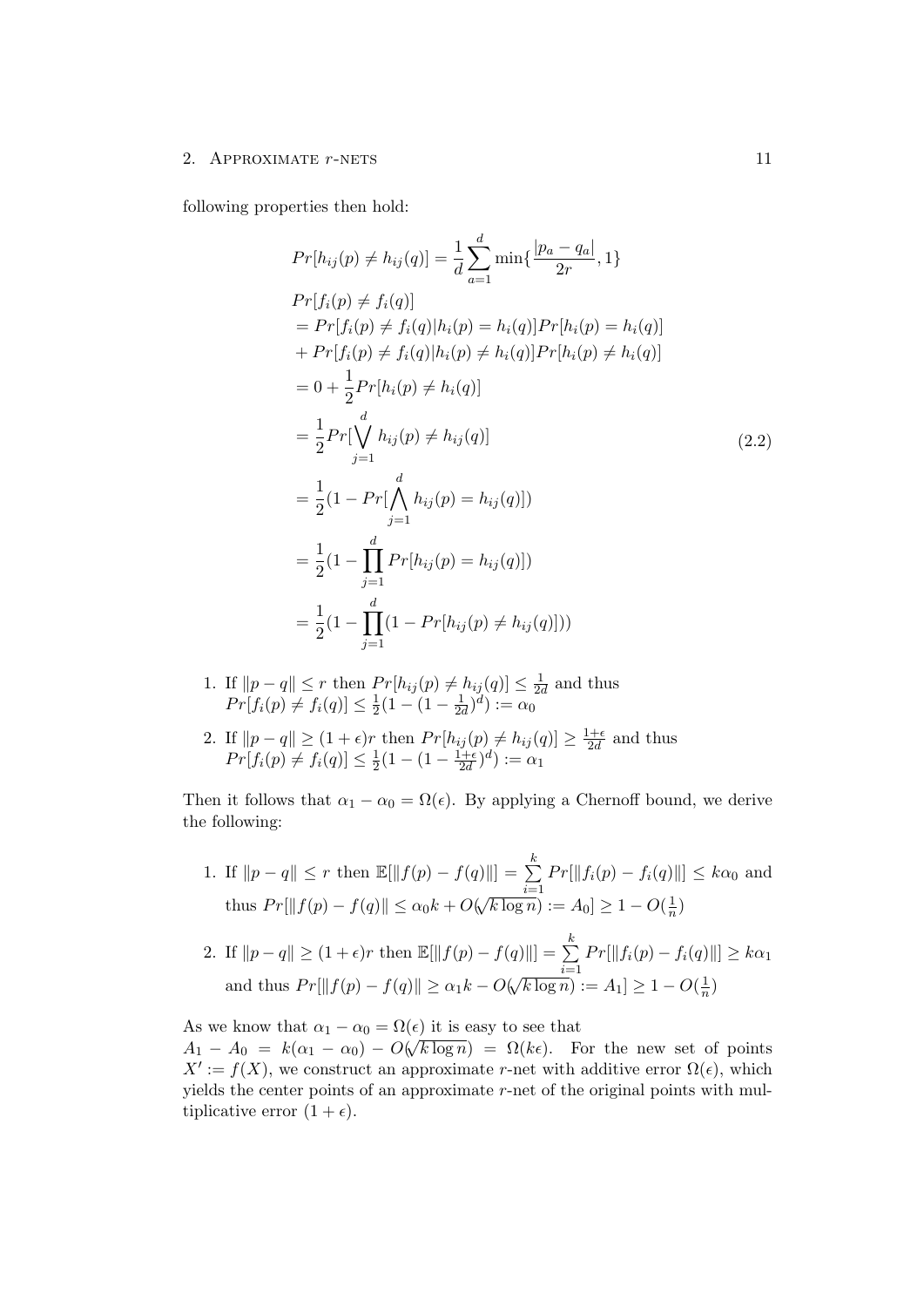We hence apply Theorem [2.7](#page-11-1) on inputs  $X = X'$ ,  $d = k$ ,  $\epsilon = \Omega(\epsilon)$  and  $r = A_0$ . This gives us the centers C of an approximate r-net for X' in  $\tilde{O}(n^{2-\alpha}+n^{1.7+\alpha})$ time where  $\alpha = \Omega(\epsilon^{\frac{1}{3}}/\log(\frac{1}{\epsilon}))$ . The points that get mapped to the net points in C are then the centers of a  $(1+\epsilon)$ -approximate r-net of the points in X under  $\ell_1$ metrics with high probability. Applying this version of locality sensitive hashing to X' takes  $O(dkn) = \tilde{O}(dn)$  time, which leads to the runtime as stated.  $\Box$ 

### <span id="page-15-0"></span>2.2.2  $\ell_2$  case

We first employ a power tool, the Johnson Lindenstrauss Lemma. Specifically, we use a variant that allows us to map  $\ell_2$  points to  $\ell_1$  points, while preserving a slightly perturbed all pair distance under the respective norm, as for example seen in [\[15\]](#page-28-2). Thus, we can construct approximate r-nets in the general Euclidean space, as formally stated below.

<span id="page-15-1"></span>**Theorem 2.10.** For set of input points  $X \subset \mathbb{R}^d$ , some radius  $r \in \mathbb{R}$ , some error  $\epsilon \gg \frac{\log^6(\log n)}{\log^3 n}$  $\frac{\partial S(\log n)}{\log^3 n}$ , with high probability, we can construct a  $(1+\epsilon)$ -approximate r-net under  $\ell_2$  euclidean norm  $\|\cdot\|$  in time  $\tilde{O}(dn + n^{2-\alpha})$  where  $\alpha = \Omega(\epsilon^{\frac{1}{3}}/\log(\frac{1}{\epsilon}))$ 

*Proof.* We define a mapping from  $\ell_2$  to  $\ell_1$ . Every  $x \in X$  gets mapped to the vector  $f(x) = (f_1(x), ..., f_k(x))$  where  $k = (e^{-2} \log n)$  and  $f_i(x) = \sum_{k=1}^{d} f_k(x)$  $\sigma_{ij}x_j$ . The  $j=1$ coefficients  $\sigma_{ij}$ 's are independent normally distributed random variables with mean 0 and variance 1. As presented in [\[15\]](#page-28-2), it holds that for any two points  $x, y \in X$ ,  $(1 - \epsilon) \|x - y\|_2 \le C \|f(x) - f(y)\|_1 \le (1 + \epsilon) \|x - y\|_2$  with probability  $1-O(\frac{1}{n})$  $\frac{1}{n}$ ) for some constant C. The cost of applying the mapping is  $O(dkn)$ . We then employ Theorem [2.9](#page-13-0) on the new set of points, to get a  $(1 + \epsilon)$ -approximate r-net in the time stated. $\Box$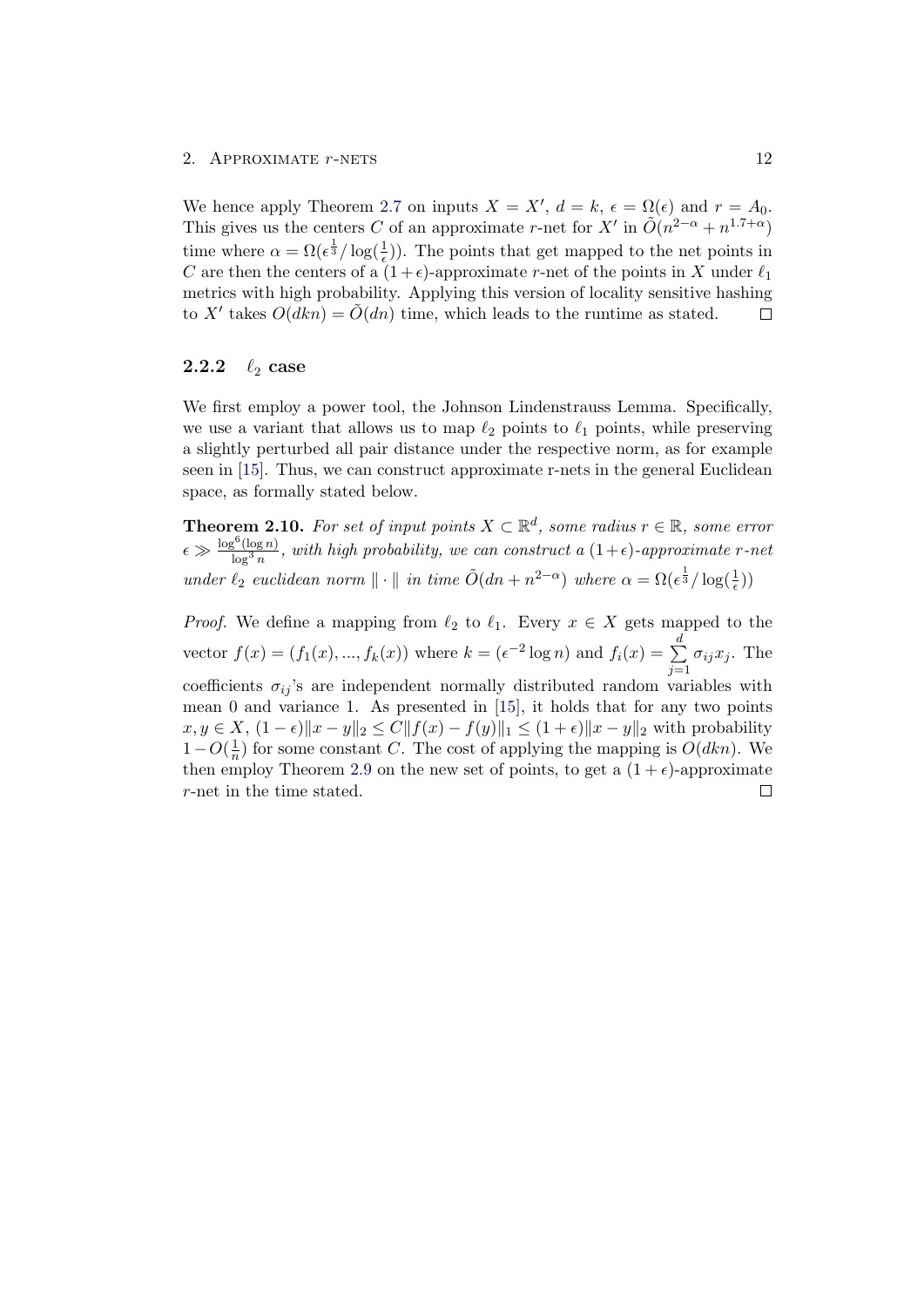# CHAPTER<sub>3</sub> Applications

<span id="page-16-0"></span>In the following chapter, we present applications for the algorithms we presented in the previous chapter. To that end, we exhibit an improvement on a framework called Net & Prune. Net & Prune was invented by  $[7]$  for low dimensional applications. An extended version of the framework, that is efficient in higher dimensional datasets, was later presented by [\[8\]](#page-27-8). In what follows, we apply the approximate r-net algorithm to immediately improve the high dimensional framework. We then present various applications, that depend on approximate r-nets and the framework.

### <span id="page-16-1"></span>3.1 Net & Prune Framework

Net & Prune mainly consists of two algorithms, ApprxNet and DelFar, which are alternatively called by the framework, and a data structure that is specific to the problem we want to solve. When supplied with these, the framework returns an interval with constant spread, which is guaranteed to contain the optimal solution to the objective of the desired problem. To improve the framework, we first improve these two algorithms. ApprxNet computes an approximate r-net for a given point set and DelFar deletes the isolated points, i.e. the points that do not contain any other point in a ball of radius  $r$  around them.

As an improvement to ApprxNet, we refer to Theorem [2.9](#page-13-0) and Theorem [2.10.](#page-15-1) We now present an algorithm, that yields an improved version of DelFar:

**Theorem 3.1.** For a set of points X, some error  $\epsilon \gg \frac{\log^6(\log n)}{\log^3 n}$  $\frac{\sigma^{\mathrm{o}}(\log n)}{\log^3 n}$ , a radius  $r \in \mathbb{R}^d$ and the norm  $\lVert \cdot \rVert$ , that denotes the  $\ell_1$  or  $\ell_2$  norm, we can construct an algorithm DelFar that outputs, with high probability, a set  $F$ , where the following holds:

- 1. If for any point  $p \in X$  it holds that  $\forall q \in X, q \neq p, ||p - q|| > (1 + \epsilon)r$  then  $p \notin F$
- 2. If for any point  $p \in X$  it holds that  $\exists q \in X, q \neq p, ||p - q|| \leq r$  then  $p \in F$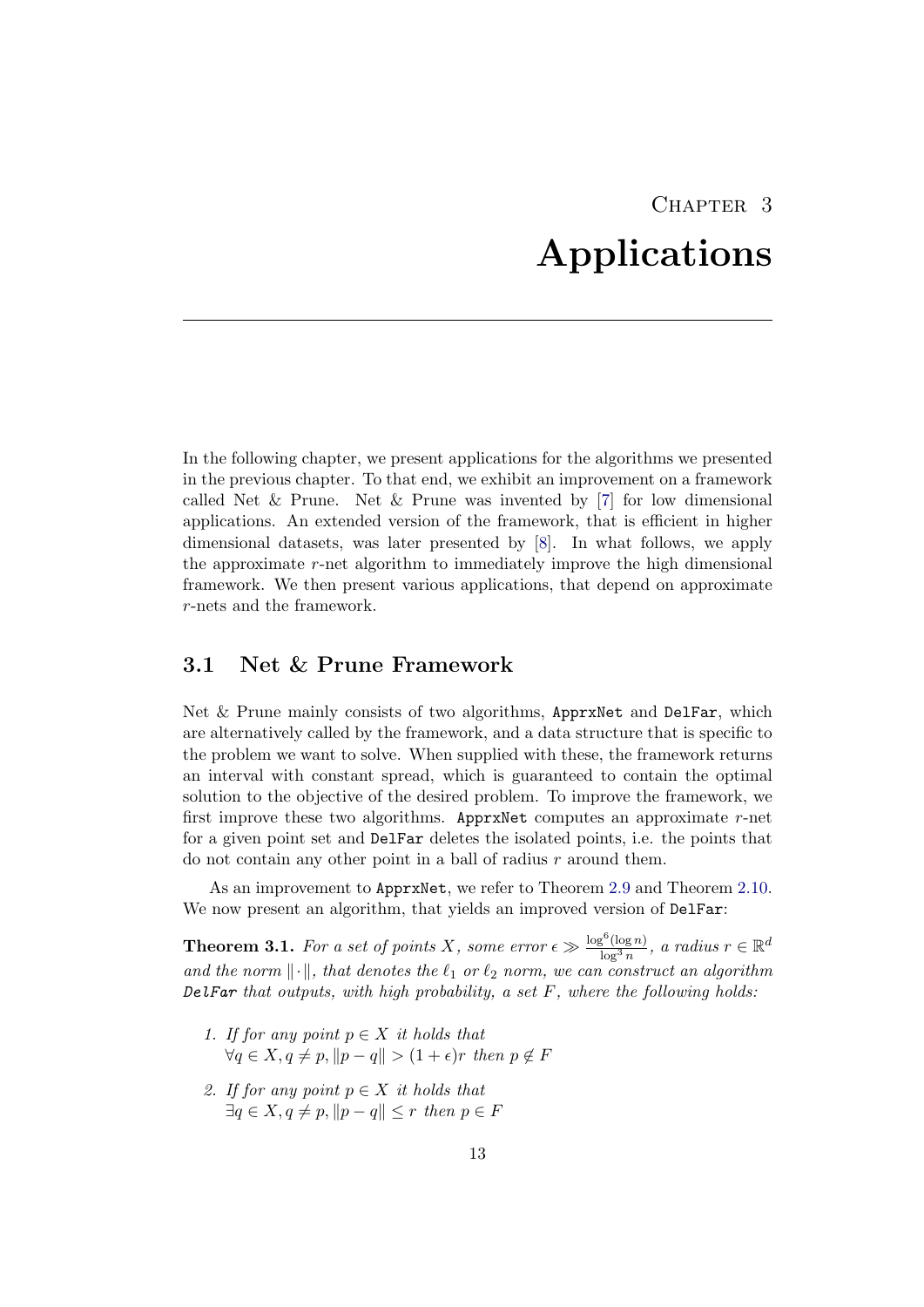We do this in time  $\tilde{O}(dn + n^{2-\alpha})$ , where  $\alpha = \Omega(\frac{\epsilon^{\frac{1}{3}}}{\log(1/\epsilon)})$ 

*Proof.* We prove the Theorem for the  $\ell_1$  metric. For an  $\ell_2$  instance we can simply apply the mapping of Theorem [2.10](#page-15-1) and the proof holds. Initially, we map the points to Hamming space, applying the techniques described in Theorem [2.9.](#page-13-0) During the brute force part of the algorithm we do the following: we delete each point that is covered by a center and then we add both the point and the center to set  $F$ . We do not add centers to  $F$  that do not cover any other points. Later, when traversing the distance matrix, we check each entry that indicates if the partition contains a close point. We calculate the distances between the current point and all points of the partition. We add in set  $F$ , and then delete, the points that are actually close. We ignore points, where every entry in its column indicate no close points. In the end, we return the set  $F$ . The running time of the algorithm is the same as in Theorem [2.10,](#page-15-1) since deleting a point after adding it to set  $F$  takes constant time.  $\Box$ 

The Net & Prune framework allows us to solve various so called nice distance problems. As presented by [\[7\]](#page-27-7), the problems solved in the sections to come, are all proven to be of such kind. One of the properties of such problems is, that there needs to exist a so called  $(1+\epsilon)$ -decider for that problem. In the following, we denote a formal definition of such deciders.

**Definition 3.2** ([\[8\]](#page-27-8)). Given a function  $f: X \to \mathbb{R}$ , we call a decider procedure a  $(1 + \epsilon)$ -decider for f, if for any  $x \in X$  and  $r > 0$ , decider  $f(r, X)$  returns one of the following: (i)  $f(x) \in [\beta, (1 + \epsilon)\beta]$  for some real  $\beta$ , (ii)  $f(x) < r$ , or (iii)  $f(x) > r$ .

Even though [\[7\]](#page-27-7) presented a decider for each of the problems that follow, the extended framework by [\[8\]](#page-27-8) requires deciders to be efficient, as otherwise the frameworks runtime does not hold. This is a good opportunity to apply Theorem [2.9](#page-13-0) and Theorem [2.10](#page-15-1) from the previous chapter. In the following sections, we employ the theorem below to find constant spread intervals. These contain the solutions to nice distance problems. We then apply deciders to approximate the solution of the problem.

**Theorem 3.3** ([\[8\]](#page-27-8)). For  $c > 64$ , the Net  $\&$  Prune algorithm computes in  $O(dn^{1.999999})$  time a constant spread interval containing the optimal value  $f(X)$ , with probability  $1 - o(1)$ .

#### <span id="page-17-0"></span>3.1.1 kth-Smallest Nearest Neighbor Distance

When having a set of points in high dimensional space, we may be interested in finding the k-smallest nearest neighbor distance. This means, when looking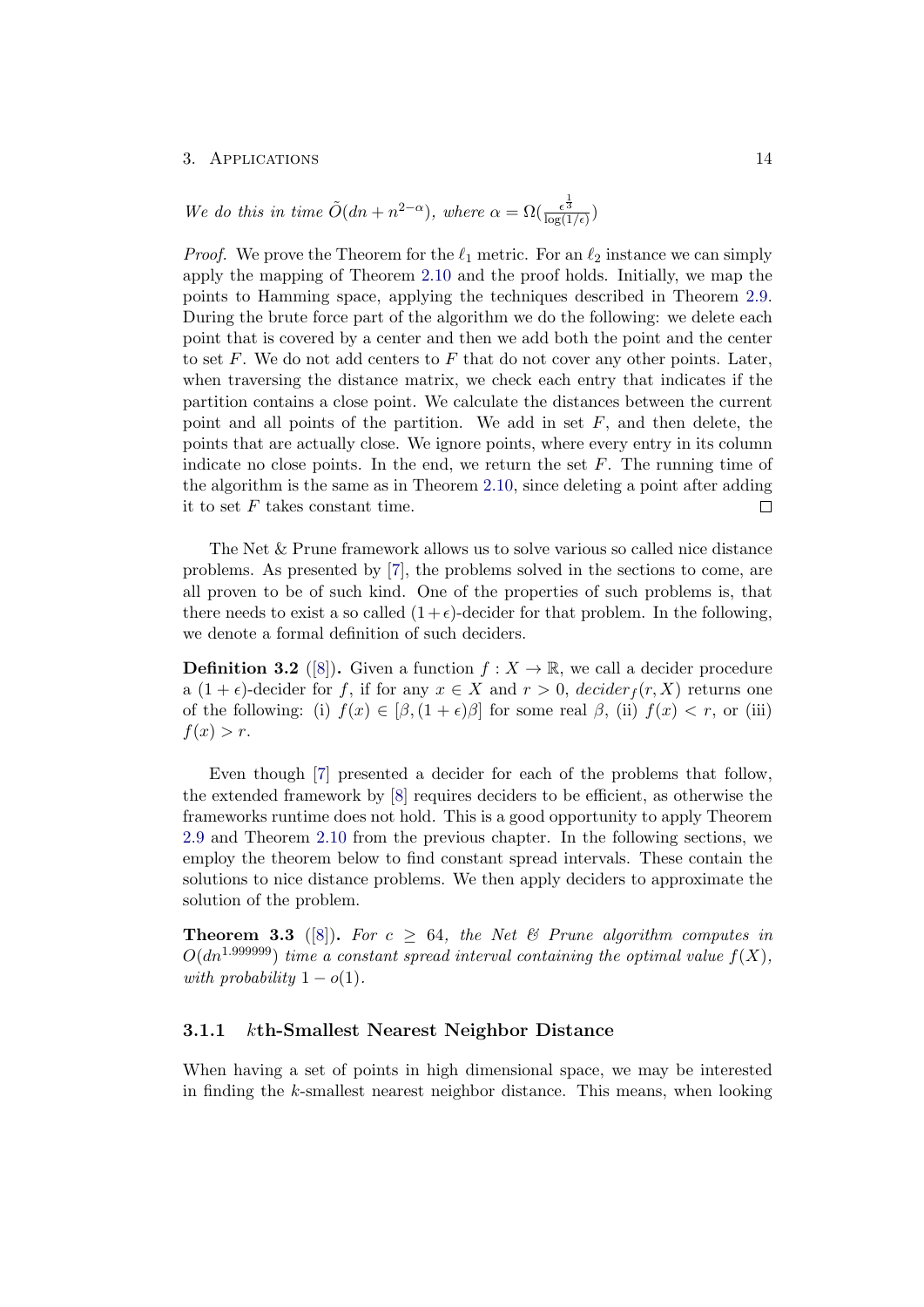at the set of distances to the nearest neighbor of each point, finding the kthsmallest of these. Computing this with a naive algorithm takes  $O(dn^2)$ , which is not suitable in high dimensional space. Alternatively, we are able to build a  $(1+\epsilon)$ -decider and then apply the Net & Prune framework to solve the problem. This has previously been done by [\[8\]](#page-27-8). Theorem [2.9](#page-13-0) and Theorem [2.10](#page-15-1) yield immediate improvement on the runtime of the decider, as it is built with help of DelFar.

<span id="page-18-1"></span>**Theorem 3.4.** For a set of points  $X, \epsilon \gg \frac{4 \log^6 (\log n)}{\log^3 n}$  $\frac{\log^2(\log n)}{\log^3 n}$  and the norm  $\|\cdot\|$ , that denotes the  $\ell_1$  or  $\ell_2$  norm, with high probability, we can find the  $(1 + \epsilon)$ approximate k-smallest nearest neighbor distance of X in time  $\tilde{O}(dn + n^{2-\alpha})$ , where  $\alpha = \Omega(\frac{\epsilon^{\frac{1}{3}}}{\log(1/\epsilon)})$ .

Proof. First we describe the decider, which is basically the same as in [\[8\]](#page-27-8), except that we plug in the new algorithm for DelFar. The decider then works as follows: We first call DelFar on the set X with radius  $r/(1+\frac{\epsilon}{4})$  and error  $\epsilon/4$  to get a set  $W_1$ . Then we call DelFar on X again but this time with radius r and error  $\epsilon/4$  to get another set  $W_2$ . If it then holds that  $|W_1| \geq k$ , we know that when drawing balls of at most radius r around each point, at least  $k$  of the points have their nearest neighbor within their ball. This means, that  $r$  is to big and we output  $f(X, k) < r$ . Similar, if  $|W_2| < k$ , we know that even if we draw balls around all the points with at least radius  $r$ , not even  $k$  points have their nearest neighbor inside their ball which implies that  $r$  is to small and we output  $f(X, k) > r$ . Finally, if we have that  $|W_1| < k$  and  $|W_2| \geq k$ , we know that the exact k-nearest neighbor has to be in the range  $[r/(1+\frac{\epsilon}{4}), (1+\frac{\epsilon}{4})r]$  and we output that interval.

As this satisfies the definition of a  $(1 + \epsilon)$ -decider, we plug it into the framework and get a constant spread interval  $[x, y]$  which contains the exact solution. We then use the decider again to  $(1+\epsilon)$ -approximate the exact solution. We slice the interval into pieces  $x, (1+\epsilon)x, (1+\epsilon)^2x, ..., y$  and do binary search on those slices, by applying the decider. If we hit an  $r$  where the decider gives us an interval  $[r/(1+\frac{\epsilon}{4}), (1+\frac{\epsilon}{4})r]$ , we return  $(1+\frac{\epsilon}{4})r$  and are done. The optimal solution might then be  $r/(1+\frac{\epsilon}{4})$ , which is a  $(1+\frac{\epsilon}{4})^2$  factor smaller then what we return. This is fine as  $(1+\frac{\epsilon}{4})^2 = 1+\epsilon/2+\epsilon^2/16 \leq 1+\epsilon$  and what we return is thus a  $(1+\epsilon)$ approximate as desired. While searching we make  $O(1/\log(1+\epsilon)) = O(1/\epsilon^2)$  calls to the decider. The search thus ends up having a runtime of  $O(dn + n^{2-\alpha})$ .

### <span id="page-18-0"></span>3.2 Min-Max Clustering

To understand the following problem, we first define Upward Closed Set Systems and Sketchable Families, as introduced in [\[7\]](#page-27-7).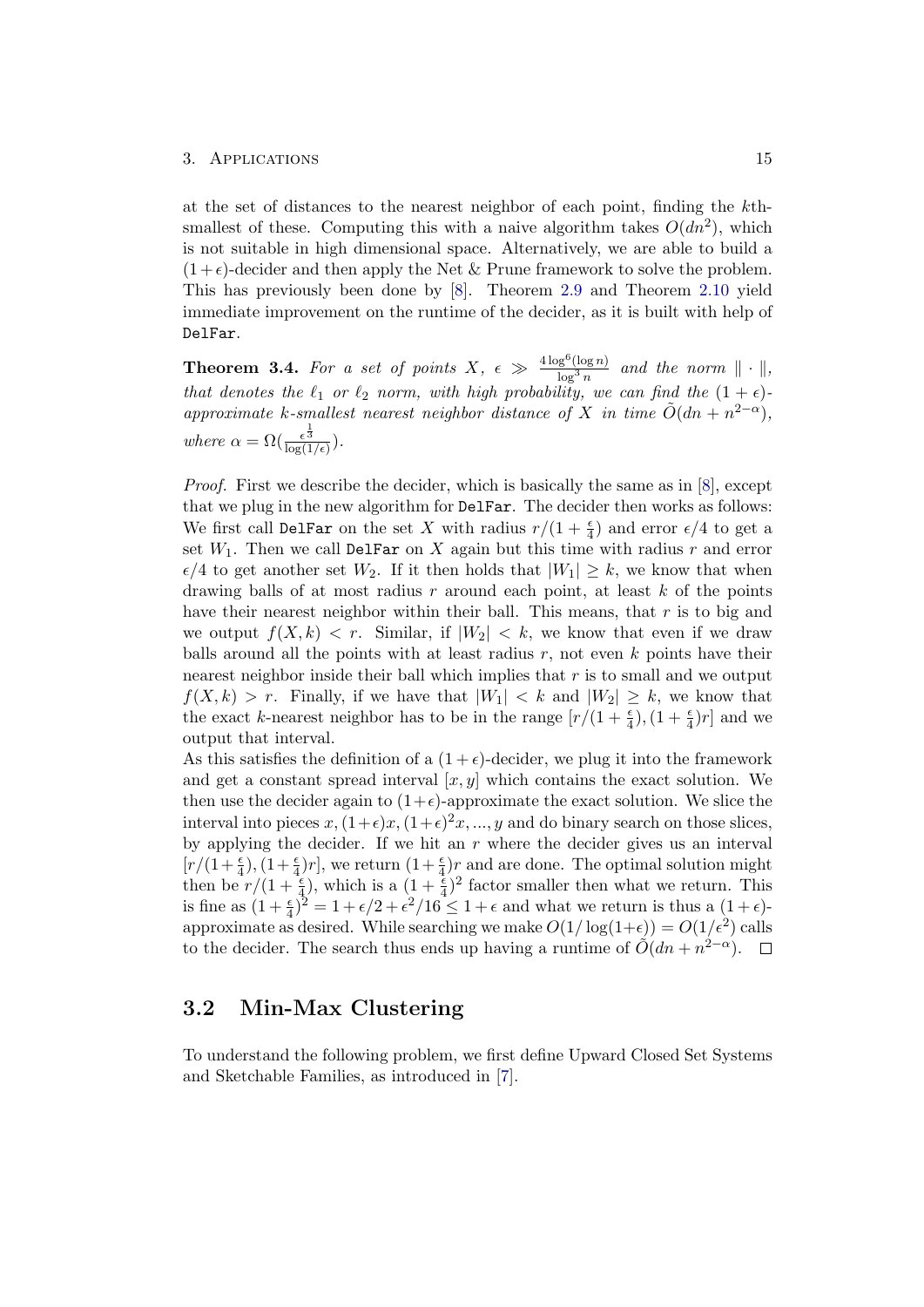Definition 3.5 (Upward Closed Set System & Sketchable Families [\[7\]](#page-27-7)). Let P be a finite ground set of elements, and let  $\mathcal F$  be a family of subsets of  $P$ . Then  $(P, \mathcal{F})$  is an upward closed set system if for any  $X \in \mathcal{F}$  and any  $Y \subset P$ , such that  $X \subset Y$ , we have that  $Y \in \mathcal{F}$ . Such a set system is a *sketchable family*, if for any set  $S \subset P$  there exists a constant size sketch sk(S) such that the following hold.

- 1. For any  $S, T \subset P$  that are disjoint, sk( $S \cup T$ ) can be computed from  $sk(S)$  and  $sk(T)$  in  $O(1)$  time. We assume the sketch of a singleton can be computed in  $O(1)$  time, and as such the sketch of a set  $S \subset P$  can be computed in  $O(|S|)$ .
- 2. There is a membership oracle for the set system based on the sketch. That is, there is a procedure orac such that given the sketch of a subset  $sk(S)$ , orac returns whether  $S \in \mathcal{F}$  or not, in  $O(1)$  time.

Min-Max Clustering is a method of clustering sets of the Upward Closed Set Systems within Sketchable Families under some cost function. The following is a formal definition of Min-Max clustering, as provided by [\[7\]](#page-27-7).

Definition 3.6 (Min-Max Clustering [\[7\]](#page-27-7)). We are given a sketchable family  $(P, \mathcal{F})$ , and a cost function  $g: 2^P \to \mathbb{R}^+$ . We are interested in finding disjoint sets  $S_1, ..., S_m \in \mathcal{F}$ , such that  $(i) \bigcup^m$  $i=1$  $S_i = P$ , and  $(ii) \max_i g(S_i)$  is minimized. We will refer to the partition realizing the minimum as the *optimal clustering* of P.

We later resort to the following Lemma when building a  $(1 + \epsilon)$ -decider for a concrete instance of Min-Max Clustering.

<span id="page-19-0"></span>**Lemma 3.7.** Given a set of n points  $X \subset \mathbb{R}^d$ , a radius  $r \in \mathbb{R}$ , some error parameter  $\epsilon \gg \frac{\log^6(\log n)}{\log^3 n}$  $\frac{\int S^2(\log n)}{\log^3 n}$ , the norm  $\|\cdot\|$ , that denotes the  $\ell_1$  or  $\ell_2$  norm, and a set  $C \subset X$  s.t.  $\forall x, y \in C, ||x-y|| \geq 2r(1+\epsilon)$ , with high probability, we can return sets  $P_i$ , such that  $\forall c_i \in C, \forall x \in P_i, ||c_i-x|| \leq (1+\epsilon)r$  and  $\forall x \in X \cap B_r(c_i)$ , where  $B_r(c_i) = \{x : x \in \mathbb{R}^d, \|x - c_i\| \leq r\}$  we have that  $x \in P_i$  in time  $\tilde{O}(dn + n^{2-\alpha}),$ where  $\alpha = \Omega(\frac{\epsilon^{\frac{1}{3}}}{\log(1/\epsilon)})$ .

*Proof.* We reduce the problem to Hamming space with error  $\epsilon$  and radius r, applying the same techniques as in Theorem [2.9](#page-13-0) for  $\ell_1$  points or Theorem [2.10](#page-15-1) for points in  $\ell_2$ . After this reduction, we get a set of new points X' and a new radius  $r'$ . We apply brute force on  $X'$  to get part of the solution. We randomly choose a point of  $c_i \in C$  and then iterate over every point in  $x \in X'$ . We check if  $||x-c_i||$  ≤  $r' + \epsilon k$ , for  $k = (\epsilon^{-2} \log n)$  the dimension in Hamming space. For every point where this holds, we the original point into the set  $P_i$  and then delete x From X'. We do this  $\sqrt{n}$  times which takes  $\tilde{O}(n^{1.5})$  time in total. Without loss of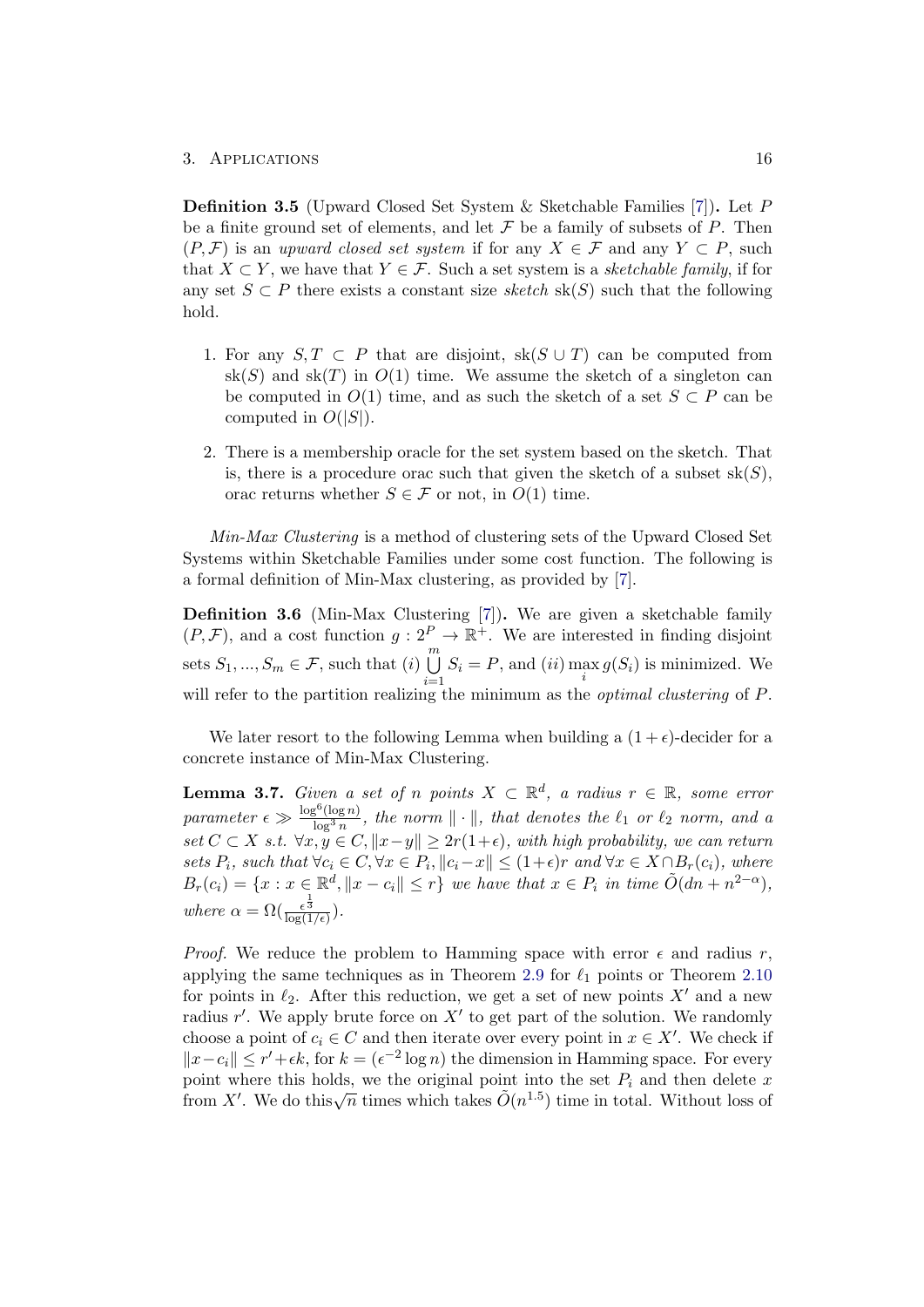generality, we now assume that  $|C| > \sqrt{n}$ , as otherwise we would be done at this point. With a similar argument as in Theorem [2.2,](#page-8-1) we argue that, after using brute force, with probability at least  $1 - n^{-0.2}$ ,  $|\{(c, x)|c \in C, x \in X', ||x - c|| \le$  $|r' + \epsilon k\rangle | \leq n^{1.7}$ . As in Theorem [2.7,](#page-11-1) we then build the distance matrix W of the remaining points in  $X'$ . We iterate over every column corresponding to remaining center points  $c_j$ . For every entry  $W_{i,j} > 2|S_i|$ , we add original version of every point  $x \in S_i$  such that  $||x - c_j|| \leq r' + k\epsilon$  to  $P_j$ . This takes time  $\tilde{O}(n^{2-\alpha} + n^{1.7})$ . It then holds that  $\forall c_i \in C, \forall x \in P_i, ||c_i - x|| \leq (1 + \epsilon)r$ , as we only added points to  $P_i$ 's, where this property holds. It also holds that  $\forall x \in X \cap B_r(c_i)$ , as every point is only within the ball of one single center, because of the constraint on C. As we only do brute force and then build a distance matrix which we iterate through in a similar fashion as in Theorem [2.7,](#page-11-1) the runtime is as stated.  $\Box$ 

The proof of the following Theorem describes how to utilize the above Lemma to build a decider. The framework then allows us to solve a concrete instance of Min-Max Clustering. A similar decider was built by [\[7\]](#page-27-7), to solve the same problem in low dimensional space.

**Theorem 3.8.** Let  $P \subset \mathbb{R}^d$ , let  $(P, \mathcal{F})$  be a sketchable family and let  $\|\cdot\|$  be the norm, that denotes the  $\ell_1$  or  $\ell_2$  norm. For a set  $W \in \mathcal{F}$ , let  $r_{min}(W)$  be the smallest radius, such that a ball centered at a point of W encloses the whole set. We can then, for  $\epsilon \gg \frac{4 \log^6 (\log n)}{\log^3 n}$  $\frac{\log^2(\log n)}{\log^3 n}$ ,  $(4 + \epsilon)$ -approximate the min-max clustering of P with  $r_{min}(W)$  as the cost function, with high probability, in time  $\tilde{O}(dn+n^{2-\alpha})$ , where  $\alpha = \Omega(\frac{\epsilon^{\frac{1}{3}}}{\log(1/\epsilon)})$ .

Specifically, one can cover P by a set of balls and assign each point of P to a ball containing that point, such that the set of assigned point of each ball is in F and the maximum radius of these balls is a  $(4+\epsilon)$ -approximate of the minimum of the maximal radius used by any such cover.

*Proof.* First notice that, when building a  $(1 + \epsilon)$ -approximate  $(4r_{opt}(1 + \epsilon))$ net, where  $r_{opt}$  is the radius of the optimal clustering  $\mathcal{P}_{opt}$  of P, the following properties hold. Let  $W_i \in \mathcal{P}_{opt}$  be the cluster that contains center  $c_i$  of the r net. It then holds that  $diam(W_i) \leq 2r_{opt}$ . Also any two center points of the net have distance at least  $(4r_{opt}(1+\epsilon))$  from each other, thus there are no  $i \neq j$  such that  $W_i = W_j$ . Now define  $C_i$  as the set of points that are contained in a ball of radius  $2r_{opt}$  around center  $c_i$ , hence  $C_i = P \cap B_{2r_{opt}}(c_i)$ . It then holds that  $W_i \subset C_i$  and since  $W_i \in \mathcal{P}_{opt}$ , we know that  $W_i \in \mathcal{F}$ . Thus  $C_i \in \mathcal{F}$  by definition of upward closed set systems.

This observation allows us to build a decider for  $f(P, \mathcal{F})$ , which is the function returning the optimal solution to the objective of the clustering. First, we build a  $(1 + \frac{\epsilon}{4})$ -approximate  $(4r(1 + \frac{\epsilon}{4}))$ -net. We then apply Lemma [3.7](#page-19-0) on inputs  $X = P, r = 2r, \epsilon = \frac{\epsilon}{4}$  $\frac{\epsilon}{4}$  and  $C = C$ , where C is the set of center points of the net. It is easy to see, that the needed property on  $C$  is met, as it contains the center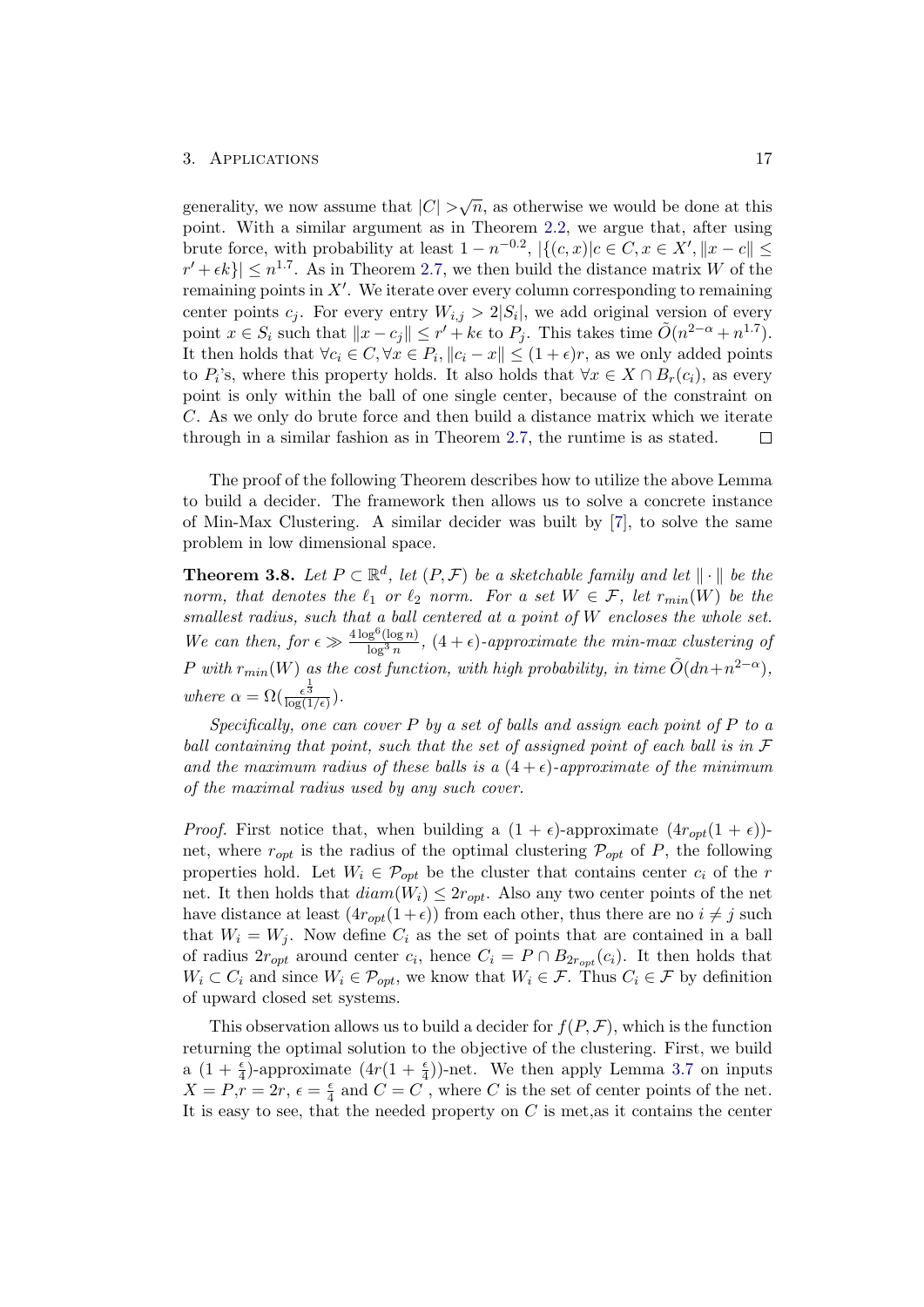points of a  $(4r(1+\frac{\epsilon}{4}))$ -net. The sets  $P_i$ , that get returned by Lemma [3.7,](#page-19-0) are then supersets of  $C_i$ , if  $r \geq r_{opt}$ . From the definition of sketchable families we know that, for every  $P_i$ , we are able to decide if  $P_i \in \mathcal{F}$  in  $O(n)$ . Assume now that there exists a  $P_i$  which is not in  $\mathcal{F}$ .  $P_i$  is thus not a superset of  $C_i$ , and we return  $r < r_{opt}$ . Otherwise, we know that  $\forall i, C_i \subset P_i$  and thus  $r \ge r_{opt}$ . Now its left to decide if  $r_{opt}$  is within some constant spread interval. To that end, we repeat the process above, but for a slightly smaller net, say a  $(1+\frac{\epsilon}{4})$ -approximate 4r-net. If all of the  $P_i$ 's for this new net are in  $\mathcal{F}$ , we know that the original r was to big and we return  $f(P, \mathcal{F}) < r$ . Otherwise, because we applied Lemma [3.7](#page-19-0) to radius  $\frac{2r}{(1+\frac{\epsilon}{4})}$  and found that balls of that radius centered at  $c_i$  are not in F, we know that the optimal value is at least  $\frac{r}{(1+\frac{\epsilon}{4})}$ , dew to our observation about the diameter of the clusters in the beginning. We also know that  $r_{opt}$ can be as big as  $4(1+\frac{\epsilon}{4})^2r$  as we are able to cover the whole space with balls of such radius and subsets of these are in  $\mathcal{F}$ . Therefor, we return the interval  $\left[\frac{r}{1+\frac{\epsilon}{4}}, 4(1+\frac{\epsilon}{4})^3 \frac{r}{1+\frac{\epsilon}{4}}\right]$ . Plugging this into the framework thus provides us with a constant spread interval, which contains the solution. By searching the interval the same way as in Theorem [3.4,](#page-18-1) we end up with an interval  $\left[\frac{r}{1+\frac{\epsilon}{4}}, 4(1+\frac{\epsilon}{4})^3\frac{r}{1+\frac{\epsilon}{4}}\right]$ . We return  $\frac{r}{1+\frac{2}{3}}$ , which is a  $(4+\epsilon)$ -approximate solution since the real solution may be up to a  $4(1+\frac{\epsilon}{4})^3$ -factor off and  $4(1+\frac{\epsilon}{4})^3 = 4((\frac{\epsilon}{4})^3 + 3(\frac{\epsilon}{4})^2 + 3\frac{\epsilon}{4} + 1) \le (4+\epsilon)$ . In the worst case, the decider builds an approximate r-net twice and also calls Lemma [3.7](#page-19-0) twice. Applying the framework with that decider and searching the returned interval thus results in  $\tilde{O}(dn + n^{2-\alpha}).$  $\Box$ 

## <span id="page-21-0"></span> $3.3$  *k*-center

The k-center clustering is tightly coupled to the problem of building r-nets. For a set of high dimensional points, we want to find  $k$  clusters, that minimize the maximum diameter of any of these. For any  $\epsilon > 0$ , computing a  $(2 - \epsilon)$  approximate k-center clustering in polynomial time has been shown to be impossible except  $P = NP$  [\[16\]](#page-28-3). We thus focus on computing  $(2 + \epsilon)$ -approximates of the optimal solution. In the following we present two approaches to this. First, we build a decider, such that we are able to employ the framework, which provides us with a  $(4 + \epsilon)$ -approximate k-center clustering. We then exhibit a different approach to the problem. Instead of relying on the framework, we derive an algorithm that computes approximate greedy permutations. We then present a way of reducing the computation of a  $(2 + \epsilon)$ -approximate k-center clustering to building approximate greedy permutations. The drawback of this approach is, that the runtime has a logarithmic dependency on the spread of the data.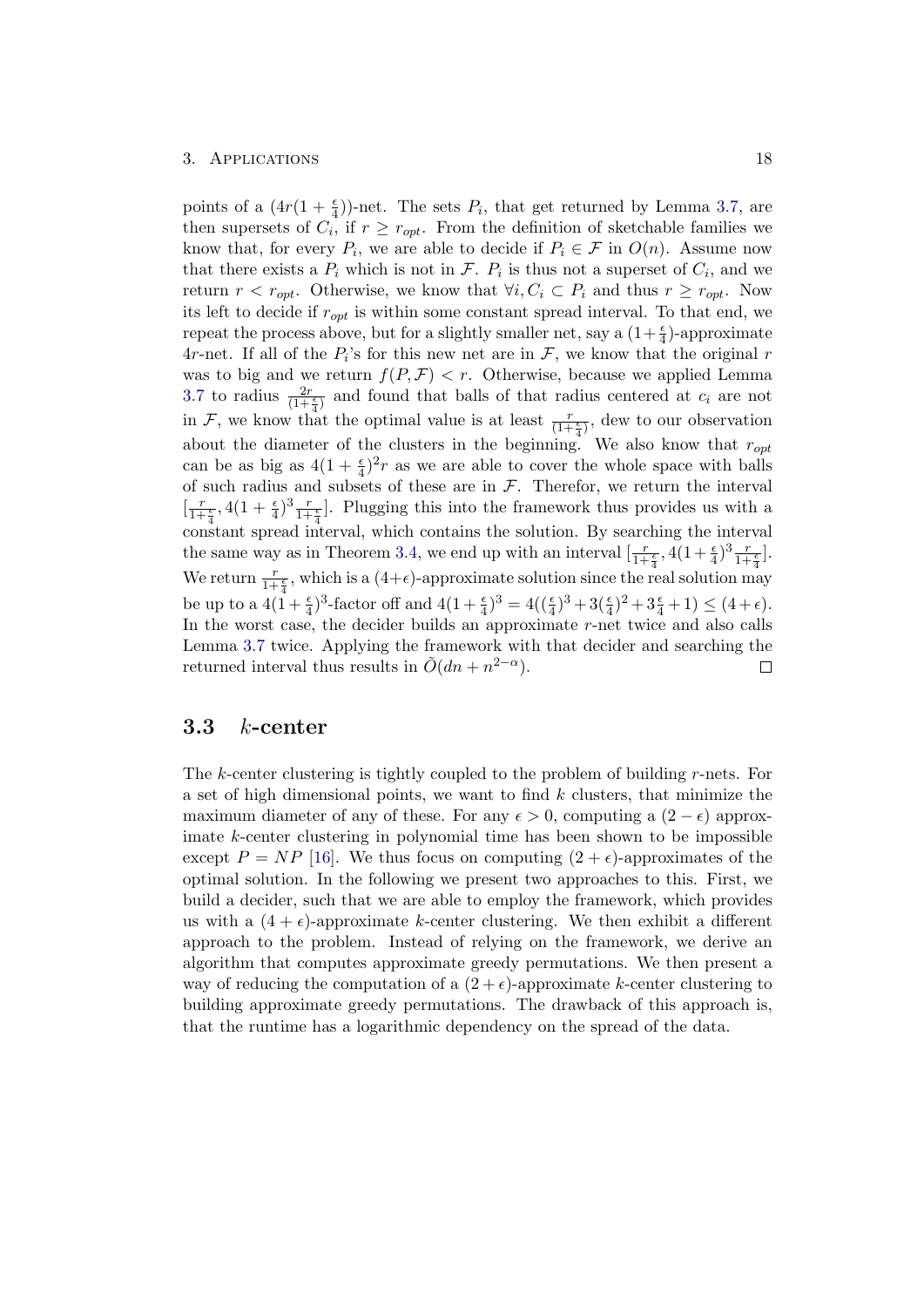#### <span id="page-22-0"></span>3.3.1  $(4 + \epsilon)$  approximate k-center

As in previous sections, we design a decider which then gets called by the framework. The construction is similar to [\[7\]](#page-27-7), where they construct a decider to  $(4 + \epsilon)$ -approximate k-center clustering in lower dimensions.

We first prove the following Lemma, which is going to be useful later.

<span id="page-22-1"></span>**Lemma 3.9.** There are the following relations between a set  $C$ , which contains the net points of a  $(1+\epsilon)$ -approximate r-net on a set of points X, and the function  $f(X, k)$ , which returns the optimal clustering radius for the k-center problem on the set X.

- 1. If  $|C| \leq k$  then  $f(X) \leq (1+2\epsilon)r$
- 2. If  $|C| > k$  then  $r \leq 2f(X)$

*Proof.* For the first property we create a  $(1+\epsilon)$ -approximate r-net of X. Due to the covering property of approximate r-nets, every point in X is within  $(1 + \epsilon)r$ of a center point and thus  $(1 + 2\epsilon)r$  is not an optimal radius for the k-center clustering.

For the second property note that an approximate r-net with more then  $k$ centers contains at least  $k+1$  centers. These are at least r from each other due to the packing property. Thus k centers with a radius of  $\langle r/2 \rangle$  would not be able to cover all of the  $k + 1$  centers from the approximate r-net and hence  $r \leq 2f(X).$  $\Box$ 

**Theorem 3.10.** For a set of n points  $X \in \mathbb{R}^d$ , some integer k,  $n \ge k > 0$ , some error parameter  $\epsilon \gg \frac{32 \log^6 (\log n)}{\log^3 n}$  $\frac{\log^2(\log n)}{\log^3 n}$  and the norm  $\|\cdot\|$ , that denotes the  $\ell_1$  or  $\ell_2$ norm, with high probability, we return a  $(4 + \epsilon)$ -approximate k-center clustering in time  $\tilde{O}(dn + n^{2-\alpha})$ , where  $\alpha = \Omega(\frac{\epsilon^{\frac{1}{3}}}{\log(1/\epsilon)})$ .

Proof. In the following we present the decider that we plug into the framework. First we create a  $(1+\frac{\epsilon}{32})$ -approximate  $\frac{r}{1+\frac{\epsilon}{16}}$ -net and check if we get k or less center points. If we do, then due to Lemma [3.9](#page-22-1) we can safely return  $f(X, k) < r$ . If we do not, we create a  $(1+\frac{\epsilon}{32})$ -approximate  $(2(1+\frac{\epsilon}{16})r)$ -net and check if we have at most  $k$  centers in this net. In that case, due to Lemma [3.9](#page-22-1) we know that  $\frac{r}{2(1+\frac{\epsilon}{16})} \le f(X,k) < 2(1+\frac{\epsilon}{16})^2r$  and we return this interval. Otherwise, we have more than k-centers. Thus we know from Lemma [3.9](#page-22-1) that  $r(1 + \frac{\epsilon}{16}) \le f(X, k)$ and we return  $f(X, k) > r$ . We therefor satisfy the properties of a  $(1+\epsilon)$ -decider and apply it to the framework to compute a constant spread interval containing the exact solution. As in the previous sections, we slice the interval and do binary search using the decider. If we find an interval  $\frac{r}{2(1+\frac{\epsilon}{16})} \leq f(X,k) < 2(1+\frac{\epsilon}{16})^2 r$ , we return  $2(1 + \frac{\epsilon}{16})^2 r$  which is a  $(4 + \epsilon)$  approximation, as it might miss the real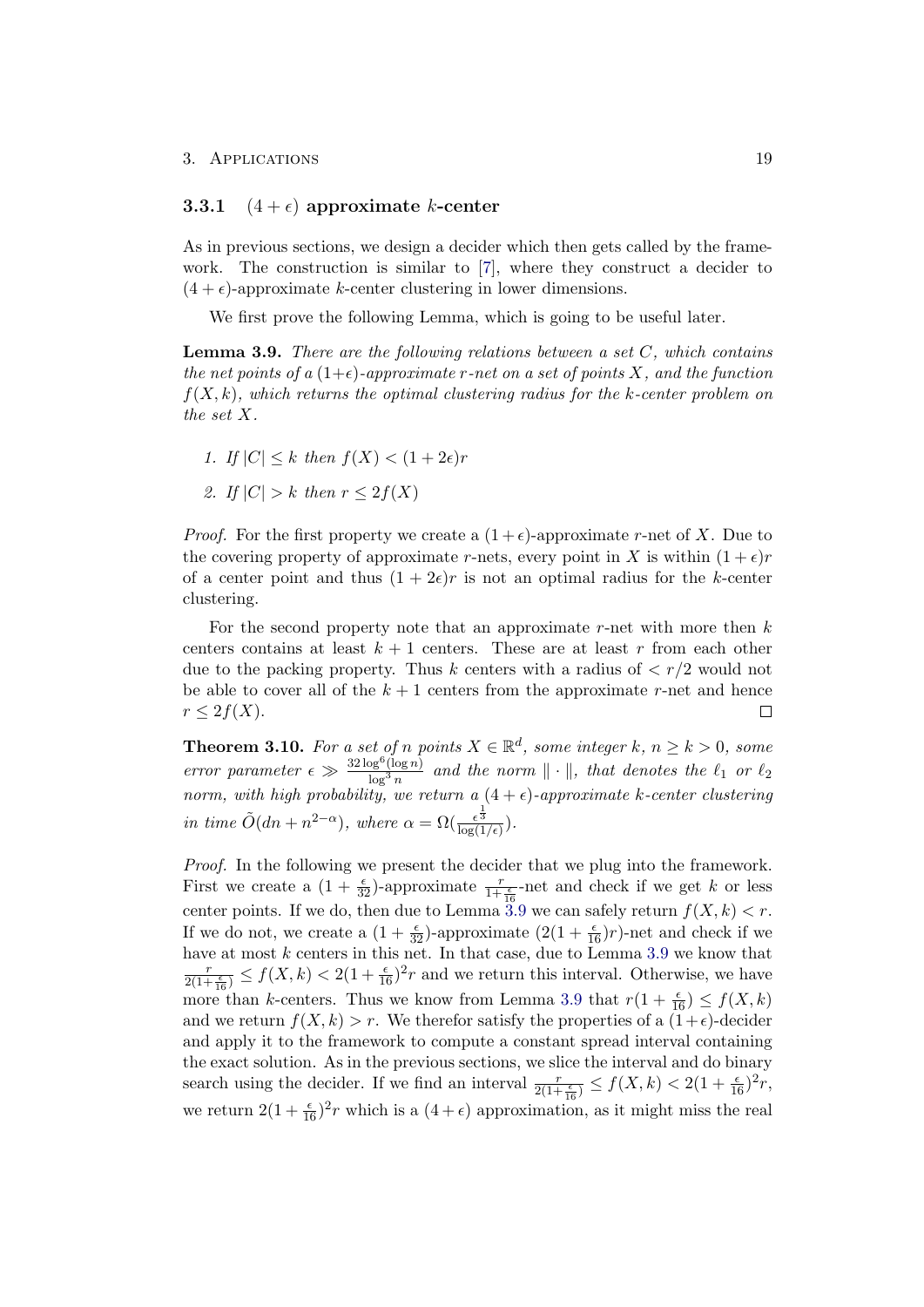solution up to a factor of  $4(1+\frac{\epsilon}{16})^3 = 4+\frac{3\epsilon}{4}+\frac{3\epsilon^2}{64}+\frac{\epsilon^3}{1024} \le 4+\epsilon$ . It is easy to see that the decider runs in time  $\tilde{O}(dn + n^{2-\alpha})$  and as in the previous section, the search takes  $O(1/\epsilon^2)$  iterations. Therefor, the runtime is as stated.  $\Box$ 

### <span id="page-23-0"></span>3.3.2  $(2+\epsilon)$  approximate k-center with dependency on the spread

Another way to approach the approximate k-center clustering, is given by [\[10\]](#page-27-10). There they construct a 2-approximate k-center clustering by using greedy permutations. A greedy permutation of a point set is an ordering, such that the *i*-th point is the furthest from all previous points in the permutation. In [\[9\]](#page-27-9) they describe a way of constructing an approximate greedy permutation by building approximate r-nets. In the following, we present a way to improve this construction by applying the approximate  $r$ -net algorithm from the previous chapter. We then present how to exploit approximate greedy permutations to create  $(2 + \epsilon)$ -approximate k-center clusterings. Unfortunately, building the greedy permutation has a logarithmic runtime dependency on the spread, which is the ratio of the biggest to the smallest distance within the point set. Therefore, the algorithm is only useful for data, where the spread is in  $poly(n)$ .

#### Approximate greedy permutation

A greedy permutation is an ordered set Π of the input points, such that the point  $\pi_i$  is the furthest point in V from the set  ${\lbrace \pi_j \rbrace}_{j=1}^{i-1}$ . The following is a formal definition of approximate greedy permutations, as described in [\[9\]](#page-27-9).

**Definition 3.11.** A Permutation  $\Pi$  is a  $(1+\epsilon)$ -greedy permutation on n points on metric space  $(V, d)$ , if there exists a sequence  $r_1 \ge r_2 \ge ... \ge r_n$  s.t.

- 1. The maximum distance of a point in V from  $\{\pi_j\}_{j=1}^i$  is in the range  $[r_i, (1+\epsilon)r_i]$
- 2. The distance between any two points  $u, v \in {\{\pi_j\}}_{j=1}^i$  is at least  $r_i$

We now prove the following Lemma, which helps us build the approximate greedy permutation later.

<span id="page-23-1"></span>**Lemma 3.12.** For a set of n points  $X \subset \mathbb{R}^d$ , the norm  $\|\cdot\|$ , that denotes the  $\ell_1$  or  $\ell_2$  norm, a set of points  $C \subset X$ , such that  $\forall x, y \in C, ||x - y|| \geq r$ , some error  $\epsilon \gg \frac{\log^6(\log n)}{\log^3 n}$  $\frac{\log^{6}(\log n)}{\log^{3}n}$  and a radius  $r \in \mathbb{R}$ , with high probability, we can compute a set F, such that  $\forall y \in F, c \in C, ||x - y|| \geq r$ . We do this in time  $\tilde{O}(dn + n^{2-\alpha})$ , where  $\alpha = \Omega(\frac{\epsilon^{\frac{1}{3}}}{\log(1/\epsilon)})$ .

*Proof.* We proceed similar as when building the approximate r-net. We first reduce the problem to Hamming space with additive error  $\epsilon$  as in Theorem [2.9](#page-13-0)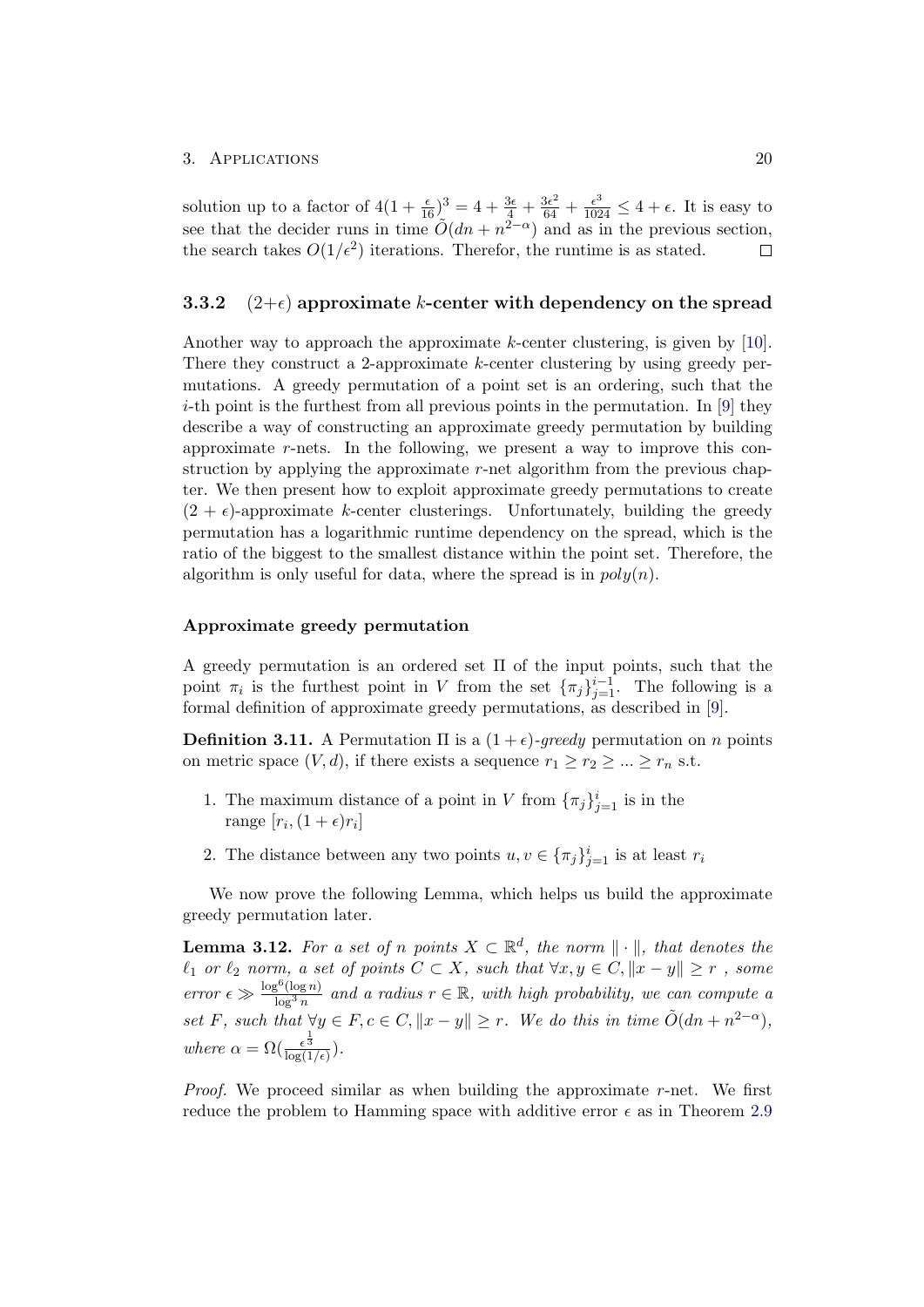#### 3. APPLICATIONS 21

for points in  $\ell_1$  or Theorem [2.10](#page-15-1) for  $\ell_2$  points. We then arrive at the mapped point set  $X'$  and radius  $r'$ . Next, we apply a slightly modified version of Theorem [2.2.](#page-8-1) Instead of randomly choosing a point from  $X'$ , we randomly choose a point  $c \in C$ . We then iterate over every point in  $x \in X'$  and check if  $||x - c|| \leq r' + \epsilon k$ for  $k = (\epsilon^{-2} \log n)$ , the dimension in Hamming space. For every point x where this holds, we delete x from  $X'$  as well as from the original set X. We do this  $\sqrt{n}$  times, which takes  $\tilde{O}(n^{1.5})$  time in total. We now assume, without loss of  $\sqrt{n}$  times, which takes  $O(n)$  fille in total. We now assume, without loss of generality, that  $|C| > \sqrt{n}$ , as otherwise we would be done at this point. By applying a similar argument as in Theorem [2.2,](#page-8-1) it holds that with probability at least  $1 - n^{-0.2}$ ,  $|\{(c, x) | c \in C, x \in X, ||x - c|| \leq r' + \epsilon k\}| \leq n^{1.7}$ . As in Theorem [2.7,](#page-11-1) we now build the distance matrix  $W$  of the remaining points in  $X'$ . We then iterate over every column corresponding to the remaining center points  $c_i$  and, for every entry  $W_{i,j} > 2|S_i|$ , delete the original version of every point  $x \in S_i$ such that  $||x - c|| \leq r' + k\epsilon$  from X. This takes time  $\tilde{O}(n^{2-\alpha} + n^{1.7})$ . The point set  $X$  then, by construction, only contains points which are further then  $r$  from any point in C.  $\Box$ 

The algorithm for building the greedy permutation is very similar to the algorithm presented in  $[9]$ . We build sequences of approximate r-nets, starting with a radius that is an approximation of the maximum distance within the point set. Then, we consecutively build approximate  $r$ -nets for smaller and smaller  $r$ , while keeping centers of previously computed approximate r-nets. Putting the center points into a list in the order they get computed results in an approximate greedy permutation.

**Theorem 3.13.** For point set  $X \subset \mathbb{R}^d$  with  $|X| = n$ ,  $\epsilon \gg \frac{4 \log^6 (\log n)}{\log^3 n}$  $\frac{\log^3(n)}{\log^3 n}$  and the norm  $\|\cdot\|$ , that denotes the  $\ell_1$  or  $\ell_2$  norm, with high probability, we can compute a  $(1+\epsilon)$ -approximate greedy computation in time  $\tilde{O}((dn + n^{2-\alpha}) \log \Phi)$ , where  $\alpha = \Omega(\frac{\epsilon^{\frac{1}{3}}}{\log(1/\epsilon)})$  and  $\Phi =$  $\max_{x,y\in X, x\neq y} ||x-y||$  $\frac{x,y\in X,x\neq y}{\min_{x,y\in X,x\neq y}||x-y||}$  is the spread of data X.

*Proof.* In [\[9\]](#page-27-9) they presented a way to compute a  $(1 + \epsilon)$ -approximate greedy permutation. In the following, when talking about building an approximate r-net we refer to Theorem [2.9](#page-13-0) for Euclidean points with  $\ell_1$  metric or Theorem [2.10](#page-15-1) for points in  $\ell_2$  metric space. We choose a point p at random and search for the furthest neighbor of that point.  $\Delta$ , which is the distance to the furthest neighbor, is then a 2-approximation to the maximum distance within  $X$  by the triangle inequality. Thus,  $\max_{x,y\in X, x\neq y} ||x-y|| \geq \Delta \geq \frac{1}{2} \max_{x,y\in X, x\neq y} ||x-y||$ . Next we define a sequence of radiuses  $r_i = \frac{\Delta}{(1+\frac{\epsilon}{4})^{i-1}}$  for  $i \in \{1,..,M := \left\lceil \log_{1+\frac{\epsilon}{4}} \Phi \right\rceil + 2\}$  where  $\Phi :=$  $\max_{x,y\in X, x\neq y} ||x-y||$  $\frac{x,y \in X, x \neq y}{\min}$  is the spread of the data. Note that  $r_M \leq$  $\min_{x,y\in X, x\neq y} ||x-y||$  $\frac{f(x+y)}{(1+\epsilon)}$ . We then iterate over this sequence, where in the first iteration, we compute an approximate  $r_1$  net  $C_1$  of X. We do not need to run the algorithm as we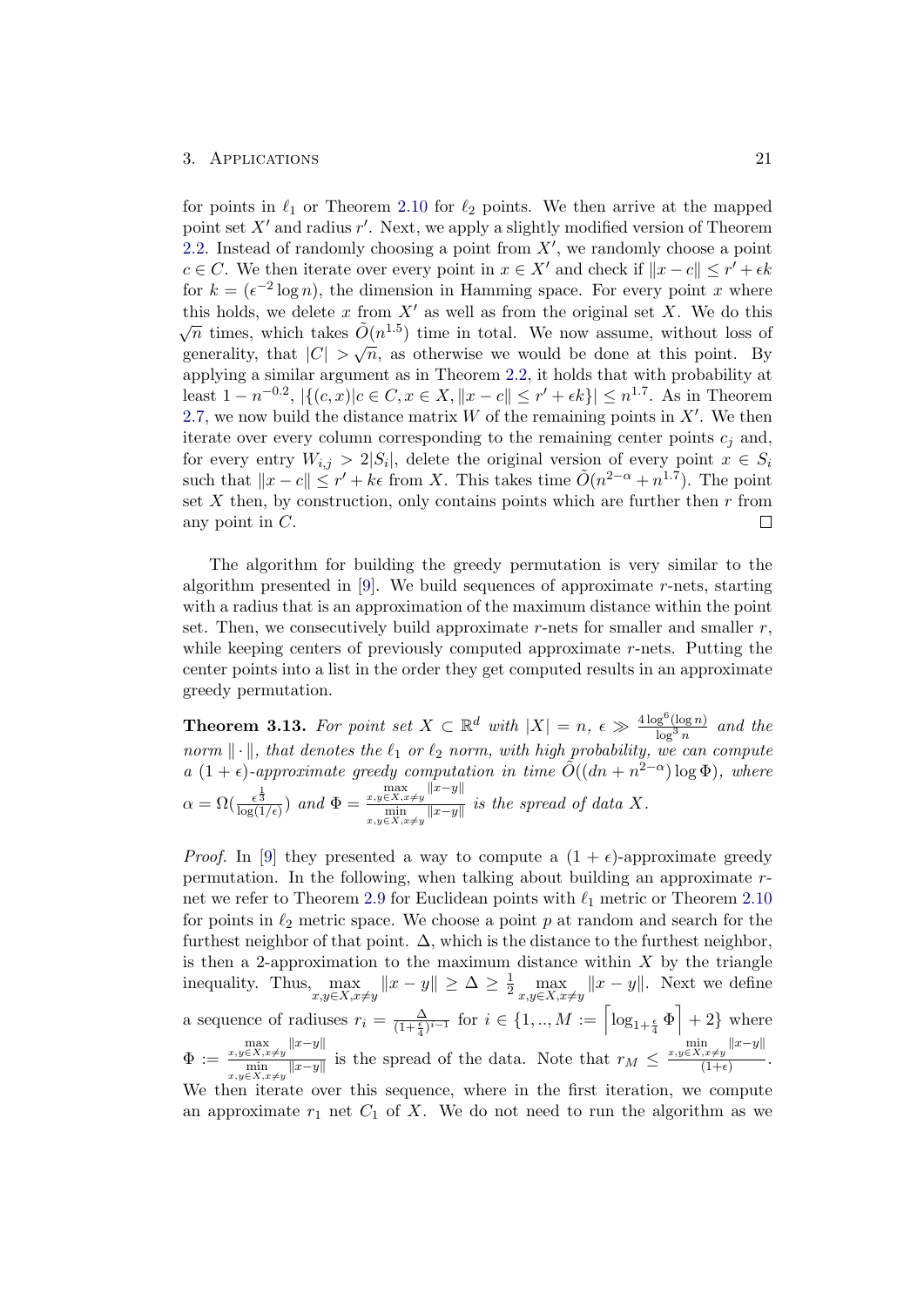know that  $\{p\} = C_1$  as  $r_1 = \Delta$  and a ball of radius  $\Delta$  around p covers X by  $\bigcup^{i-1}$ construction. In every iteration  $i > 1$ , we then first define the set  $S_i =$  $C_j$ .  $j=1$ Next, we alter the approximate  $r$ -net algorithm in such a way, that the points in  $S_i$  are already centers of the net and thus points within distance  $r_i$  of  $S_i$  are not added as net points. By Lemma [3.12](#page-23-1) we are able to do this, without an increase of the runtime. We then apply Lemma [3.12](#page-23-1) to X with error  $\epsilon/4$ , the set  $S_i$  and radius  $r_i$ . After that we compute a  $(1+\frac{\epsilon}{4})$ -approximate r-net of the set F that gets returned. The net points are then stored in the set  $C_i$ . The sequence  $\langle C_1, ..., C_M \rangle$  then forms a  $(1 + \epsilon)$ -greedy permutation, as shown in [\[9\]](#page-27-9). It is sufficient to do M iterations as we know that a  $(1 + \frac{\epsilon}{4})$ -approximate  $r_M$ -net adds all the remaining points to  $C_M$  as  $r_M$  is less then the minimum distance of the  $\frac{4}{\epsilon} \log \Phi$ ) =  $\tilde{O}(\log \Phi)$ . set. The number of iterations is M and  $O(\log_{1+\frac{\epsilon}{4}} \Phi) = O(\frac{4}{\epsilon})$ In each iteration we apply Lemma [3.12](#page-23-1) and compute an approximate r-net, the total runtime is thus as stated.  $\Box$ 

#### k-center with approximate greedy permutation

In [\[10\]](#page-27-10), Gonzales proved that an exact greedy permutation leads to a 2 approximation of the solution for the k-center objective, if we take the first  $k$  elements out of the permutation and declare them as cluster centers. The maximum radius of a cluster, is then the minimum distance of the  $(k + 1)$ -th point in the permutation to one of the first k points. With a  $(1 + \epsilon)$ -approximate greedy permutation we can then derive a  $(2 + \epsilon)$ -approximate solution for the k-center problem, since for every element  $\pi_i$  and every  $r_i$  as in the definition of the approximate greedy permutation, we know that, in metric space  $(V, \|\cdot\|)$ , it holds that  $r_i \leq \max_{u \in V} \min_{j \in \{1, \ldots, i\}} ||\pi_j - u|| \leq (1 + \epsilon)r_i$ . Thus the radius used, if we take the first  $k$  elements of the approximate greedy permutation as cluster centers, is at most a  $1 + \epsilon$  factor larger than the radius we would use by taking the first  $k$  elements of the exact greedy permutation, which in turn is at most a 2 factor larger than the exact k-center clustering radius.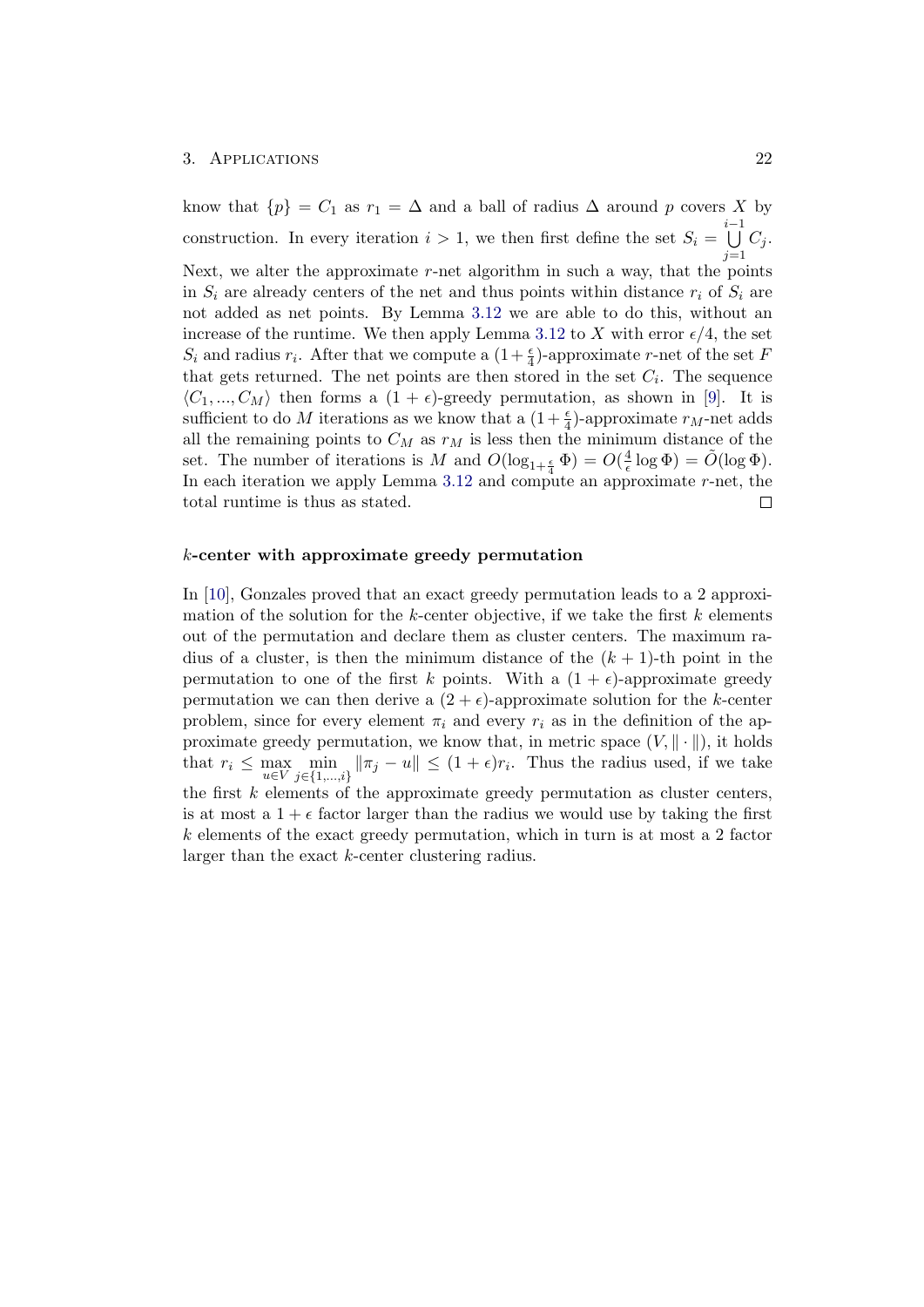## CHAPTER<sub>4</sub>

# <span id="page-26-0"></span>Conclusion & Future Work

Our work has lead to interesting improvements on the construction time of approximate r-nets and applications thereof. We wish to highlight the following open problems. First, can we find a lower bound to the construction time of approximate r-nets? This would also tell us more about the limits of the Net & Prune framework. Second, can we get rid of the spread dependency on the approximate greedy permutation algorithm, as this would make the algorithm suitable for much more general data sets? Our work seems to suggest that this is tightly coupled to finding all nearest neighbors of a data set. Third, we suspect that it is easy to find an efficient decider for the k-th smallest distance in a data set. As this is also a nice distance problem, the framework would provide us with a fast computation for an approximate solution to this problem.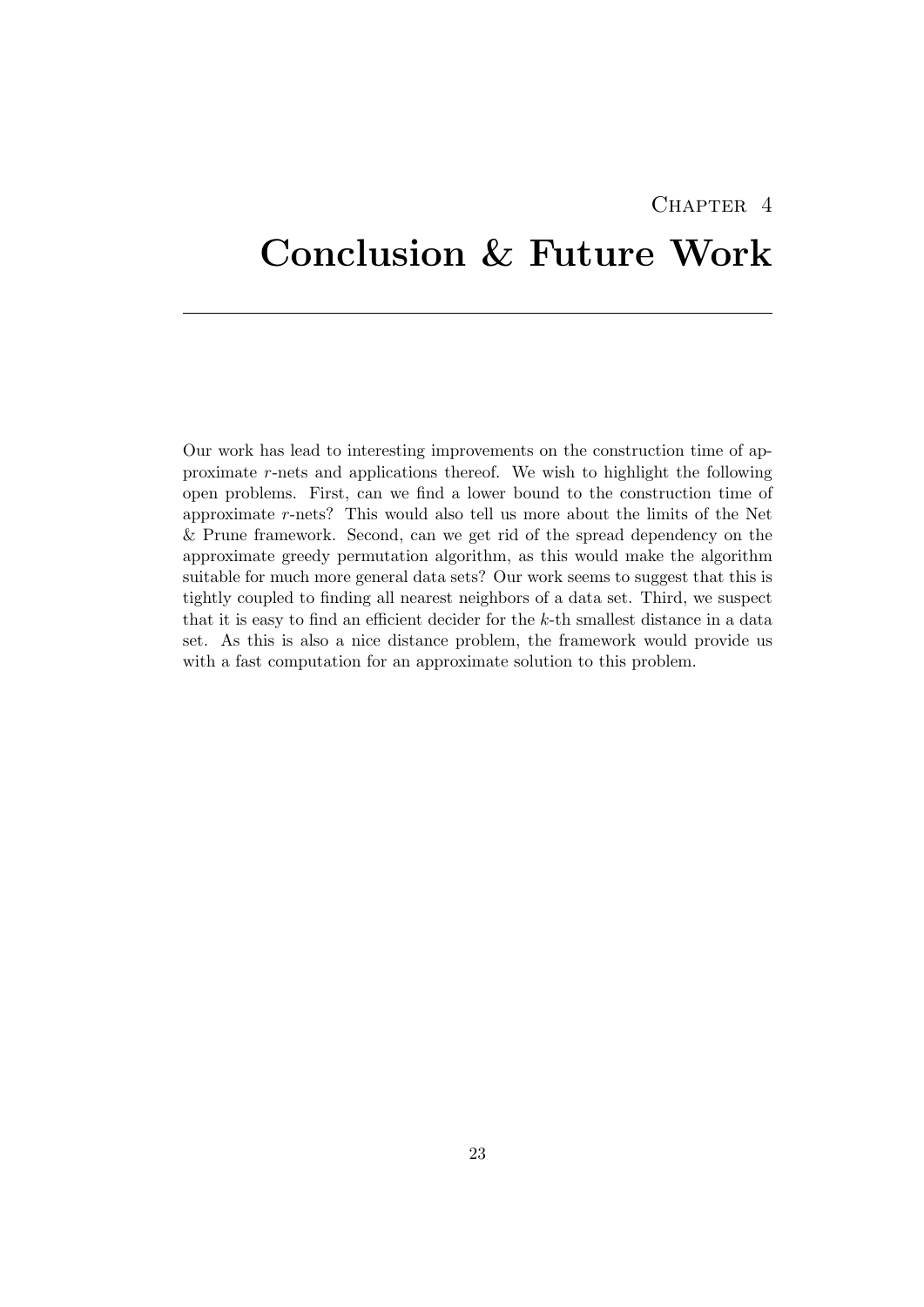# Bibliography

- <span id="page-27-1"></span><span id="page-27-0"></span>[1] Estivill-Castro, V.: Why so many clustering algorithms: a position paper. ACM SIGKDD explorations newsletter 4(1) (2002) 65–75
- <span id="page-27-2"></span>[2] Sibson, R.: Slink: an optimally efficient algorithm for the single-link cluster method. The computer journal  $16(1)$  (1973) 30-34
- <span id="page-27-3"></span>[3] Defays, D.: An efficient algorithm for a complete link method. The Computer Journal 20(4) (1977) 364–366
- <span id="page-27-4"></span>[4] Lloyd, S.: Least squares quantization in pcm. IEEE transactions on information theory 28(2) (1982) 129–137
- <span id="page-27-5"></span>[5] Kriegel, H.P., Kröger, P., Sander, J., Zimek, A.: Density-based clustering. Wiley Interdisciplinary Reviews: Data Mining and Knowledge Discovery 1(3) (2011) 231–240
- <span id="page-27-6"></span>[6] Alman, J., Chan, T.M., Williams, R.: Polynomial representations of threshold functions and algorithmic applications. In: 2016 IEEE 57th Annual Symposium on Foundations of Computer Science (FOCS), IEEE (2016) 467–476
- <span id="page-27-7"></span>[7] Har-Peled, S., Raichel, B.: Net and prune: A linear time algorithm for euclidean distance problems. Journal of the ACM (JACM) 62(6) (2015) 44
- <span id="page-27-8"></span>[8] Avarikioti, G., Emiris, I.Z., Kavouras, L., Psarros, I.: High-dimensional approximate r-nets. In: Proceedings of the Twenty-Eighth Annual ACM-SIAM Symposium on Discrete Algorithms, SIAM (2017) 16–30
- <span id="page-27-9"></span>[9] Eppstein, D., Har-Peled, S., Sidiropoulos, A.: Approximate greedy clustering and distance selection for graph metrics. CoRR abs/1507.01555 (2015)
- <span id="page-27-10"></span>[10] Gonzalez, T.F.: Clustering to minimize the maximum intercluster distance. Theoretical Computer Science 38 (1985) 293 – 306
- <span id="page-27-11"></span>[11] Dasgupta, S.: Performance guarantees for hierarchical clustering. In Kivinen, J., Sloan, R.H., eds.: Computational Learning Theory, Berlin, Heidelberg, Springer Berlin Heidelberg (2002) 351–363
- <span id="page-27-12"></span>[12] Fern, X.Z., Brodley, C.E.: Random projection for high dimensional data clustering: A cluster ensemble approach. In: Proceedings of the 20th international conference on machine learning (ICML-03). (2003) 186–193